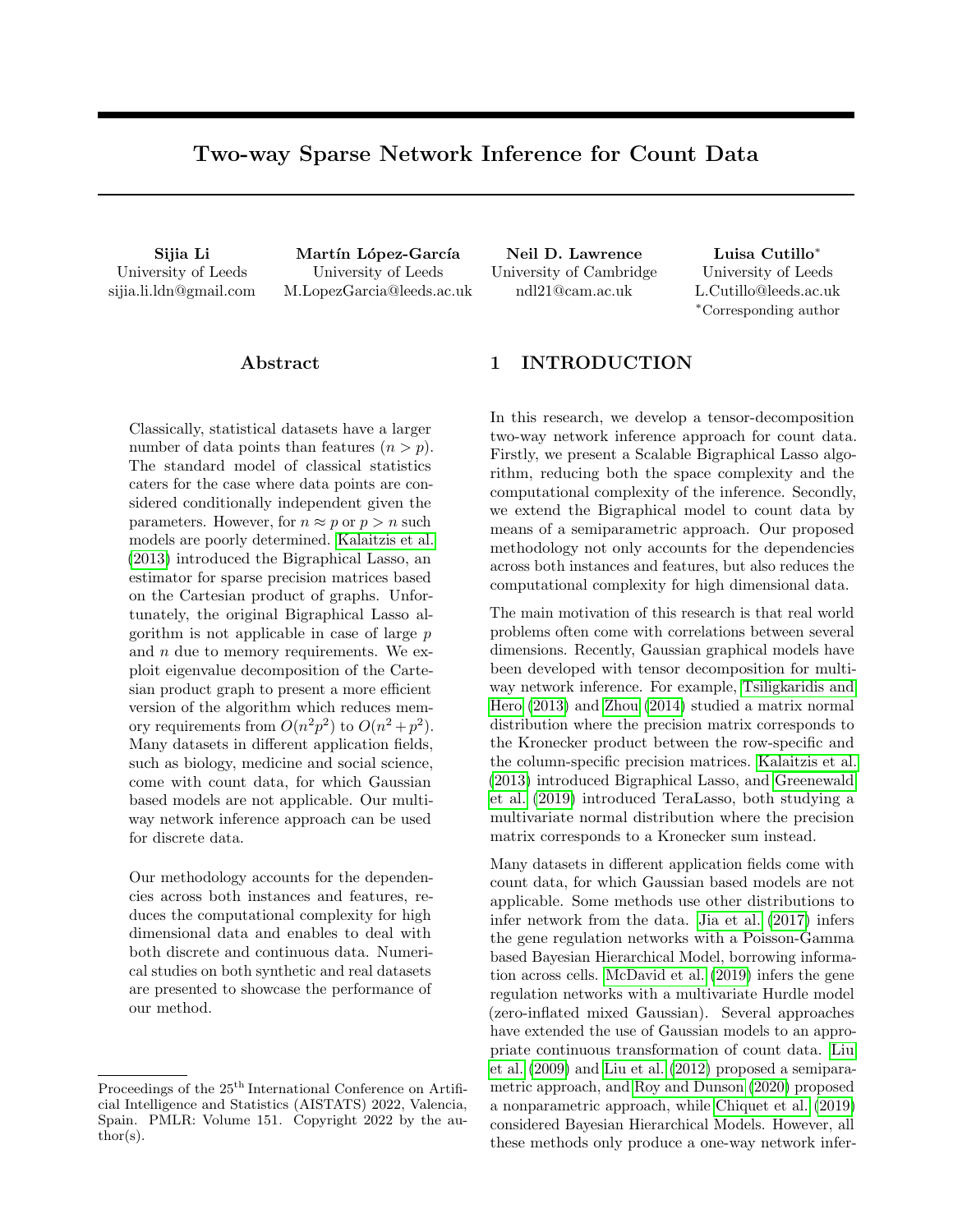ence. [Bartlett et al.](#page-9-10) [\(2021\)](#page-9-10) proposed a Bayesian model with a prior having decoupled two-way sparsity to infer a dynamic network structure through time, however, the method still depends on a pre-inferred or known ordering of time. Our method extends the Gaussian Copula transformation to enable a two-way network inference, where the structure in both dimensions is to be inferred simultaneously.

This paper is structured as follows: In Section 2 we present a detailed review on relevant literature; In Section 3 we present our Scalable Bigraphical Lasso algorithm for Gaussian data; In Section 4 we propose a semiparametric extension to the Bigraphical model for count data; In Section 5 we showcase the performance of our method on both synthetic and real datasets.

# 2 BACKGROUND

## 2.1 From the matrix normal model to the Kronecker sum structure

For a Gaussian density, a sparse precision matrix defines a weighted undirected graph in Gaussian Markov random field relationship [\(Lauritzen, 1996\)](#page-9-11), encoding conditional independence between variables in the Gaussian model. Therefore we can induce the network structure from the support of the precision matrix.

A matrix normal model with the Kronecker sum struc-ture was proposed in [Kalaitzis et al.](#page-9-0) [\(2013\)](#page-9-0). If a  $p \times n$ random matrix  $\mathbf Y$  follows a matrix normal distribution,

$$
\mathbf Y \sim \mathbf M \mathbf N_{p \times n} \left( \mathbf M; \boldsymbol \Psi_{n \times n}^{-1}, \boldsymbol \Theta_{p \times p}^{-1} \right),
$$

with **M** a  $p \times n$  matrix, and with precision matrix  $\Psi_{n\times n}$  indicating the dependency structure in rows, and precision matrix  $\mathbf{\Theta}_{p \times p}$  indicating the dependency structure in columns, the model can be reparametrized such that the vectorised random matrix follows a  $np$ dimensional multivariate normal distribution (denoted as  $mN$ :

vec 
$$
(\mathbf{Y}) \sim \mathbf{m} \mathbf{N}_{np} \left( \mathbf{0}_{np}, (\mathbf{\Psi}_{n \times n} \otimes \mathbf{\Theta}_{p \times p})^{-1} \right),
$$

where  $\otimes$  denotes the Kronecker product  $(KP)$ ,  $\Psi_{n \times n} \otimes$  $\mathbf{\Theta}_{p\times p}$  is the overall precision matrix, and  $\mathbf{0}_{np}$  is a column vector of zeros of length np. [Kalaitzis](#page-9-0) [et al.](#page-9-0)  $(2013)$  proposed to use the Kronecker sum  $(KS)$  $\Psi_{n\times n} \oplus \mathbf{\Theta}_{p\times p} = \Psi_{n\times n} \otimes I_p + I_n \otimes \mathbf{\Theta}_{p\times p}$  to structure the overall precision matrix. In a KS-structured matrix normal distribution, for a  $p \times n$  random matrix Y, we write

vec 
$$
(\mathbf{Y}) \sim \mathbf{m} \mathbf{N}_{np} \left( \mathbf{0}_{np}, (\mathbf{\Psi}_{n \times n} \oplus \mathbf{\Theta}_{p \times p})^{-1} \right).
$$

The KS-structure has several advantages. Firstly, in algebraic graph theory, the Kronecker sum corresponds to the Cartesian product of graphs [\(Sabidussi, 1959\)](#page-9-12). A KS-structured model therefore provides intuitive and interpretable results. Secondly, for high-dimensional data, the KS-structure enhances the sparsity of the network, reducing the computation complexity and the memory requirement.

### 2.2 Rank-based estimation in a Gaussian graphical model

To model count data or other non-Gaussian data in a Gaussian graphical model, the Gaussian copula can be applied to transfer these data into a latent Gaussian variable. [Liu et al.](#page-9-7) [\(2012\)](#page-9-7) proposed a semiparametric Gaussian copula for one-way network inference. For a  $p \times n$  matrix **Y**, [Liu et al.](#page-9-7) [\(2012\)](#page-9-7) considered it as n samples of a p-dimensional vector  $(Y_{1j}, \ldots, Y_{pj})$ . [Liu et al.](#page-9-7) [\(2012\)](#page-9-7) assumed that there exist functions  $f = \{f_i\}_{i=1}^p$  such that for  $j = 1, ..., n$ :

$$
(f_1(Y_{1j}),\ldots,f_p(Y_{pj})) \sim \mathbf{mN}_p\left(\mathbf{0}_p,\mathbf{\Theta}_{p\times p}^{-1}\right),
$$

where  $\mathbf{\Theta}_{p\times p}$  is an unknown precision matrix. In this case  $Y_j = (Y_{1j}, \ldots, Y_{pj})$  is said to follow a nonparanormal multivariate normal distribution,  $Y_i$  ∼ **NPN**  $(0_p, \Theta_{p \times p}^{-1}, f)$ . Then they inferred the precision matrix  $\Theta_{p\times p}$  with the following objective function from graphical lasso [\(Friedman et al., 2008\)](#page-9-13):

$$
\min_{\mathbf{\Theta}_{p\times p}} \left\{ \text{tr}\left(\mathbf{\Theta}_{p\times p}\mathbf{S}\right) - \log|\mathbf{\Theta}_{p\times p}| + \beta \sum_{i_1, i_2} \mathbf{\Theta}_{i_1 i_2} \right\},\
$$

where S is the empirical covariance matrix of  $(f_1(Y_{1j}),..., f_p(Y_{pj}))$ ,  $j = 1,..., n$  in graphical lasso, and  $\beta$  is the regularization parameter controlling sparsity. [Liu et al.](#page-9-7) [\(2012\)](#page-9-7) used the estimated correlation matrix  $\hat{\mathbf{S}}$  instead of  $\mathbf{S}$ , estimated using Kendall's tau or Spearman's rho. In particular, one defines  $\Delta_i(j, j') = Y_{ij} - Y_{ij'}$ , so that

(Kendall's tau)

$$
\hat{\tau}_{i_1 i_2} = \frac{2}{n (n-1)} \sum_{j < j'} \text{sign} \left( \Delta_{i_1}(j, j') \Delta_{i_2}(j, j') \right),
$$

(Spearman's rho)

$$
\hat{\rho}_{i_1 i_2} = \frac{\sum_{j=1}^n \left( r_{i_1 j}^{(c)} - \bar{r}_j^{(c)} \right) \left( r_{i_2 j}^{(c)} - \bar{r}_j^{(c)} \right)}{\sqrt{\sum_{j=1}^n \left( r_{i_1 j}^{(c)} - \bar{r}_j^{(c)} \right)^2 \left( r_{i_2 j}^{(c)} - \bar{r}_j^{(c)} \right)^2}},
$$

where  $r_{ij}^{(c)}$  is the rank of  $Y_{ij}$  among  $Y_{1j}, \ldots, Y_{pj}$  and  $\bar{r}_j^{(c)} = \frac{1}{p} \sum_{i=1}^p r_{ij}^{(c)} = \frac{1+p}{2}$ . Correspondingly,

$$
\hat{\mathbf{S}}_{i_1 i_2} = \begin{cases} \sin\left(\frac{\pi}{2} \hat{\tau}_{i_1 i_2}^{(c)}\right), & i_1 \neq i_2, \\ 1, & i_1 = i_2. \end{cases}
$$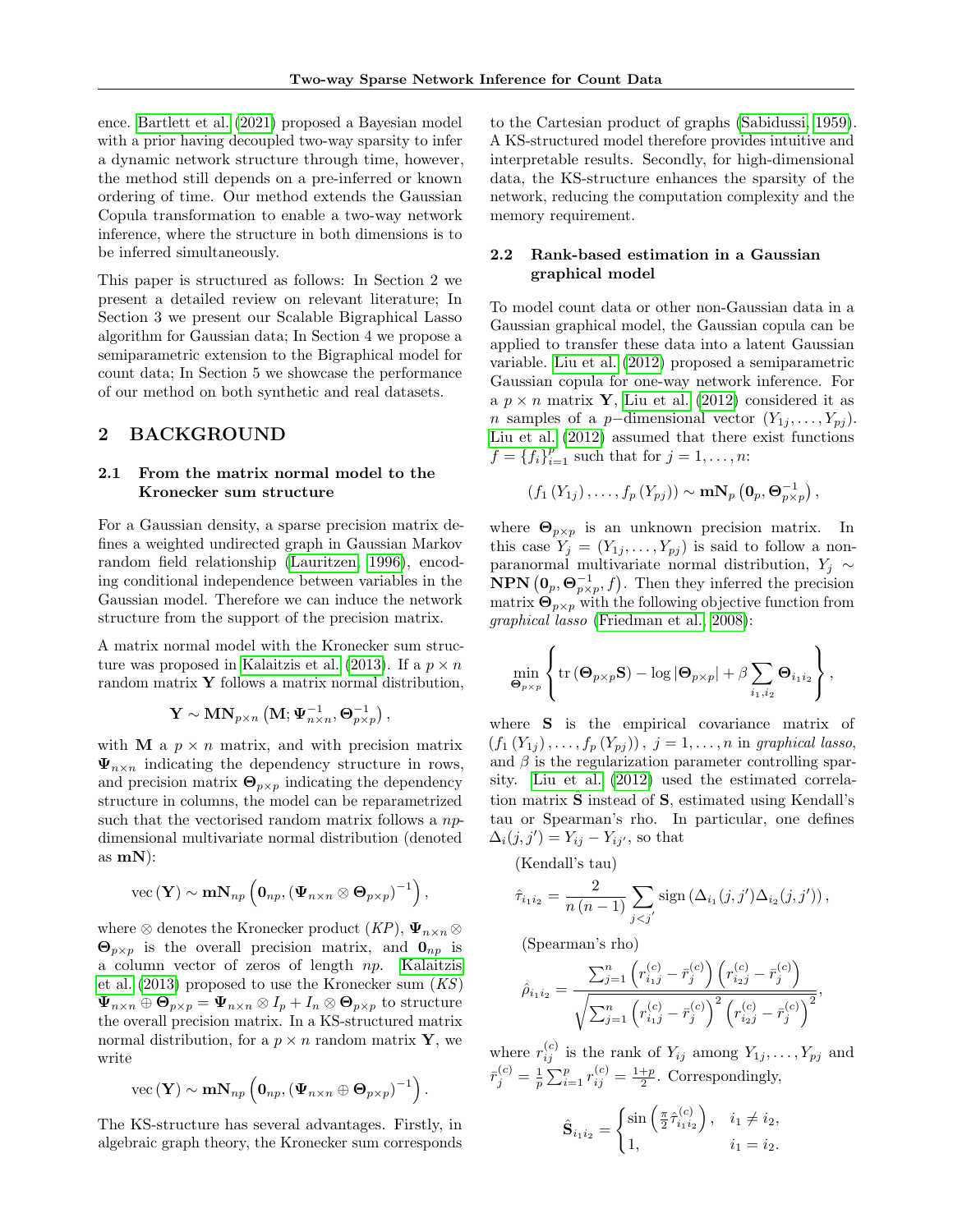$$
\hat{\mathbf{S}}_{i_1 i_2} = \begin{cases} 2\sin\left(\frac{\pi}{6}\hat{\rho}_{i_1 i_2}^{(c)}\right), & i_1 \neq i_2, \\ 1, & i_1 = i_2. \end{cases}
$$

[Ning and Liu](#page-9-14) [\(2013\)](#page-9-14) extended the matrix-normal distribution with Kronecker product structure to non-Gaussian data with a similar semiparametric approach applied on both the row vectors and the column vectors of Y.

### 2.3 Background on Bigraphical lasso

Bigraphical Lasso is introduced by [Kalaitzis et al.](#page-9-0) [\(2013\)](#page-9-0). Let  $\mathbf{Y} \in \mathbb{R}^{n \times p}$  be a random matrix. If its rows are generated as i.i.d. samples from  $N(0, \Sigma_{p \times p})$ , then the sampling distribution of the sufficient statistic  $\mathbf{Y}^\top \mathbf{Y}$ is Wishart  $(n, \Sigma_{n \times n})$ . At the same time, if the columns are generated as i.i.d. samples from  $\mathcal{N}(0, \Gamma_{p \times p})$ , then the sampling distribution is Wishart  $(n, \Gamma_{p \times p})$ . Combining these sufficient statistics in a model for the entire matrix Y as

$$
p(\mathbf{Y}) \propto \exp\{-\text{tr}(\boldsymbol{\Psi}_{n\times n} \mathbf{Y} \mathbf{Y}^{\top}) - \text{tr}(\boldsymbol{\Theta}_{p\times p} \mathbf{Y}^{\top} \mathbf{Y})\}
$$

is equivalent to a joint factorised Gaussian distribution for the entries of  $\mathbf{Y}$ , with a precision matrix given by the KS:

<span id="page-2-0"></span>
$$
\mathbf{\Omega} = \mathbf{\Psi}_{n \times n} \oplus \mathbf{\Theta}_{p \times p} = \mathbf{\Psi}_{n \times n} \otimes \mathbf{I}_p + \mathbf{I}_n \otimes \mathbf{\Theta}_{p \times p}. \quad (1)
$$

Through this representation we obtain a parameter vector of size  $O(n^2+p^2)$  instead of the usual  $O(n^2p^2)$ .

Given data in the form of some design matrix  $\mathbf{Y}$ , the Bigraphical Lasso model proposed in [Kalaitzis](#page-9-0) [et al.](#page-9-0)  $(2013)$  estimates the sparse KS-structured inverse covariance of a matrix normal by minimising the  $\ell_1$ -penalized negative likelihood function of  $(\Psi_{n \times n})$ ,  $\mathbf{\Theta}_{p\times p}$ ):

<span id="page-2-3"></span>
$$
\begin{aligned}\n\min_{\boldsymbol{\Theta}_{p\times p}, \boldsymbol{\Psi}_{n\times n}} \left\{ n \text{tr} \left( \boldsymbol{\Theta}_{p\times p} \mathbf{S} \right) + p \text{tr} \left( \boldsymbol{\Psi}_{n\times n} \mathbf{T} \right) \right. \\
&\quad - \log |\boldsymbol{\Psi}_{n\times n} \oplus \boldsymbol{\Theta}_{p\times p}| \\
&\quad + \beta_1 ||\boldsymbol{\Psi}_{n\times n}||_1 + \beta_2 ||\boldsymbol{\Theta}_{p\times p}||_1 \right\},\n\end{aligned} \tag{2}
$$

where  $S \triangleq \frac{1}{n} Y^{\top} Y$  and  $T \triangleq \frac{1}{p} Y Y^{\top}$  are empirical covariances across the samples and features respectively. A solution simultaneously estimates two graphs — one over the columns of  $\mathbf{Y}$ , corresponding to the sparsity pattern of  $\Theta_{p\times p}$ , and another over the rows of Y, corresponding to the sparsity pattern of  $\Psi_{n \times n}$ .

The original paper of [Kalaitzis et al.](#page-9-0) [\(2013\)](#page-9-0) proposes a *flip-flop* approach first optimizing over  $\Psi_{n \times n}$ , while holding  $\mathbf{\Theta}_{p\times p}$  fixed, and then optimizing over  $\mathbf{\Theta}_{p\times p}$ while holding  $\Psi_{n \times n}$  fixed. They show that in case of no regularization, the first step of the optimization problem is reduced to

$$
\min_{\mathbf{\Psi}_{n\times n}}\Big\{p\text{tr}\left(\mathbf{\Psi}_{n\times n}\mathbf{T}\right)-\ln\lvert\mathbf{\Psi}_{n\times n}\oplus\mathbf{\Theta}_{p\times p}\rvert\Big\}.
$$

Obtaining the stationary point:

<span id="page-2-2"></span>
$$
\mathbf{T} - \frac{1}{2p} \mathbf{T} \circ \mathbf{I} = \frac{1}{p} \text{tr}_p \left( \mathbf{W} \right) - \frac{1}{2p} \text{tr}_p \left( \mathbf{W} \right) \circ \mathbf{I} , \quad (3)
$$

where  $\circ$  is the Hadamard product and we define  $\mathbf{W} \triangleq$  $(\Psi_{n\times n} \oplus \Theta_{p\times p})^{-1}$ . The block-wise trace  $\text{tr}_p(\cdot)$  is an operator that to each  $np \times np$  matrix **M** written in terms of  $n^2$  many  $p \times p$  blocks

$$
\mathbf{M} = \begin{bmatrix} \mathbf{M}_{11} & \dots & \mathbf{M}_{1n} \\ \vdots & \ddots & \vdots \\ \mathbf{M}_{n1} & \dots & \mathbf{M}_{nn} \end{bmatrix},
$$

associates the matrix of traces of each  $p \times p$  block:

$$
\operatorname{tr}_p(\mathbf{M}) = \begin{bmatrix} \operatorname{tr}(\mathbf{M}_{11}) & \dots & \operatorname{tr}(\mathbf{M}_{1n}) \\ \vdots & \ddots & \vdots \\ \operatorname{tr}(\mathbf{M}_{n1}) & \dots & \operatorname{tr}(\mathbf{M}_{nn}) \end{bmatrix},
$$

as defined in [Kalaitzis et al.](#page-9-0) [\(2013\)](#page-9-0). While their approach dramatically reduces the computational complexity of the problem, its memory requirements (i.e. space complexity) are prohibitive for problems involving large n or p.

Our contribution in Section 3 is to give a more efficient solution in terms of computational and space complexity.

# 3 SCALABLE BIGRAPHICAL LASSO ALGORITHM

Consider the eigen-decomposition of the two precision matrices  $\Psi_{n\times n} = \mathbf{U}\Lambda_1\mathbf{U}^\top$  and  $\mathbf{\Theta}_{p\times p} = \mathbf{V}\Lambda_2\mathbf{V}^\top$ , where  $\Lambda_1 \in \mathbb{R}^{n \times n}$  and  $\Lambda_2 \in \mathbb{R}^{p \times p}$  are eigenvalues diagonal matrices and  $\mathbf{U} = (u_{ij}) \in \mathbb{R}^n$  and  $\mathbf{V} = (v_{ij}) \in \mathbb{R}^p$ are orthogonal eigenvectors matrices associated respectively to  $\Psi_{n \times n}$  and  $\Theta_{p \times p}$ . It follows that Equation [\(1\)](#page-2-0) can be rewritten as

$$
\mathbf{\Omega} = (\mathbf{U} \otimes \mathbf{V}) [\Lambda_1 \otimes \mathbf{I}_p + \mathbf{I}_n \otimes \Lambda_2] (\mathbf{U}^\top \otimes \mathbf{V}^\top). (4)
$$

Inversion of a symmetric matrix for which an eigenvalue decomposition is provided is achieved through inversion of the eigenvalues,

$$
\mathbf{W} = \mathbf{\Omega}^{-1} = (\mathbf{U} \otimes \mathbf{V}) \left[ \Lambda_1 \otimes \mathbf{I}_p + \mathbf{I}_n \otimes \Lambda_2 \right]^{-1} \left( \mathbf{U}^\top \otimes \mathbf{V}^\top \right).
$$

Taking

<span id="page-2-1"></span>
$$
\left(\mathbf{I}_n \otimes \mathbf{V}^\top\right) \left(\mathbf{I}_n \otimes \mathbf{I}_p\right) = \mathbf{I}_n \otimes \mathbf{V}^\top,
$$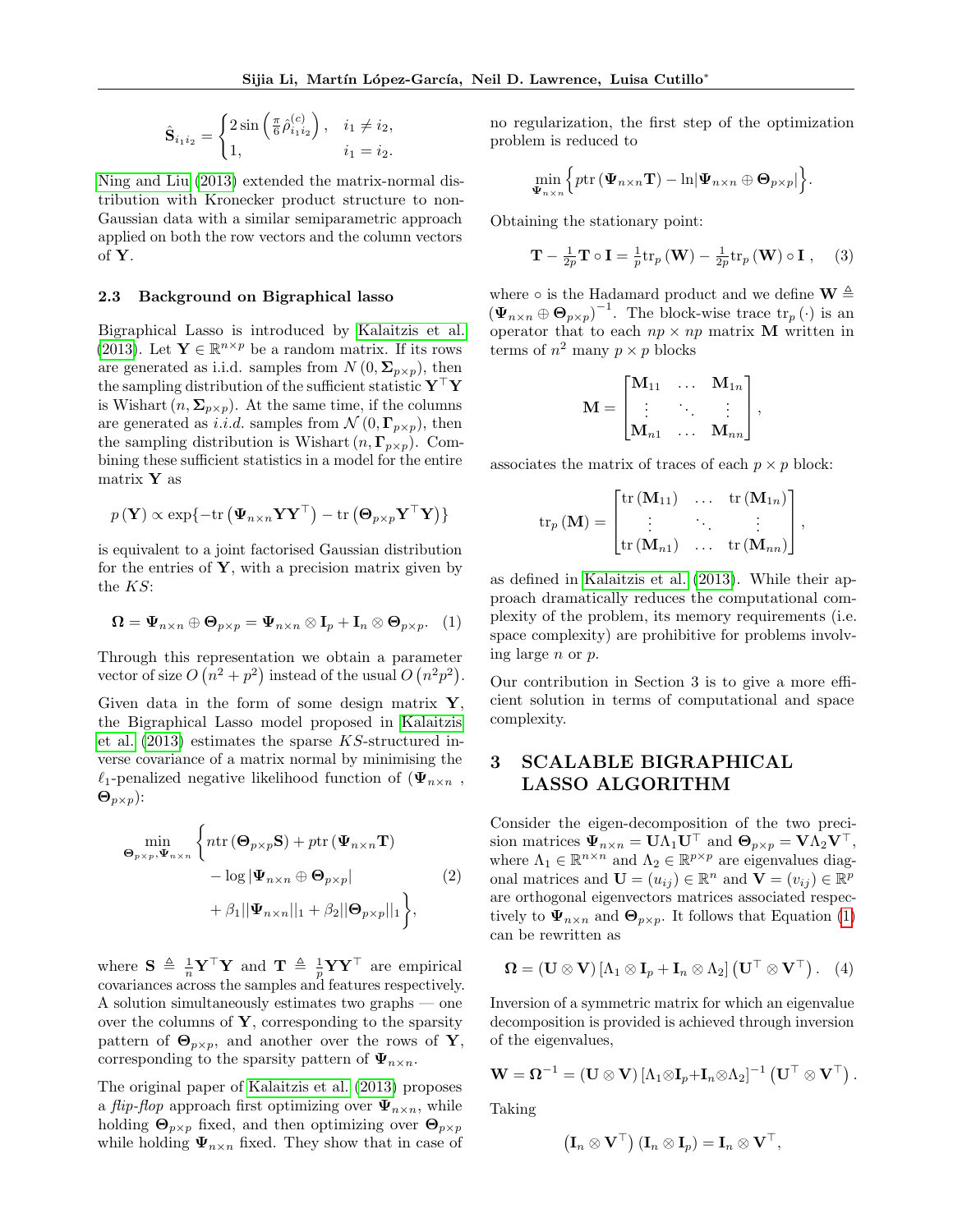then

<span id="page-3-2"></span>
$$
\mathbf{W}\mathbf{\Omega} = \mathbf{I}_n \otimes \mathbf{I}_p \tag{5}
$$

can be premultiplied by  $\mathbf{I}_n \otimes \mathbf{V}^\top$  to provide

<span id="page-3-0"></span>
$$
(\mathbf{I}_n \otimes \mathbf{V}^\top) \mathbf{W} \mathbf{\Omega} = (\mathbf{U} \otimes \mathbf{I}_p) \mathbf{D} (\mathbf{U}^\top \otimes \mathbf{V}^\top) \mathbf{\Omega}, \qquad (6)
$$

where  $\mathbf{D} = [\Lambda_1 \otimes \mathbf{I}_p + \mathbf{I}_n \otimes \Lambda_2]^{-1}$  is a diagonal matrix. The detailed proof of Eq. [\(4\)](#page-2-1) and Eq. [\(6\)](#page-3-0) can be found in the Supplementary Material A.1. Multiply both sides of Equation [\(6\)](#page-3-0) by  $I_n \otimes V$ , we have

<span id="page-3-1"></span>
$$
\mathbf{I}_n \otimes \mathbf{I}_p = (\mathbf{U} \otimes \mathbf{I}_p) \mathbf{D} (\mathbf{U}^\top \otimes \mathbf{I}_p) (\mathbf{\Psi}_{n \times n} \otimes \mathbf{I}_p + \mathbf{I}_n \otimes \Lambda_2),
$$
\n(7)

Detailed proof of Eq. [\(7\)](#page-3-1) can be found in the Supplementary Material A.2. Eq [\(7\)](#page-3-1) can be rewritten in a similar form as Equation [\(5\)](#page-3-2)

$$
\hat{\mathbf{W}}\hat{\mathbf{\Omega}}=\mathbf{I}_n\otimes \mathbf{I}_p,
$$

where

$$
\hat{\mathbf{W}} = [\mathbf{U} \otimes \mathbf{I}_p] \mathbf{D} [\mathbf{U}^\top \otimes \mathbf{I}_p]
$$

and

$$
\hat{\mathbf{\Omega}}=\mathbf{\Psi}_{n\times n}\otimes \mathbf{I}_p+\mathbf{I}_n\otimes \Lambda_2.
$$

We partition  $\hat{W}$  and  $\hat{\Omega}$  into blocks

$$
\hat{\mathbf{W}} = \begin{bmatrix} \hat{\mathbf{W}}_{11} & \hat{\mathbf{W}}_{1\setminus 1} \\ \hat{\mathbf{W}}_{\setminus 11} & \hat{\mathbf{W}}_{\setminus 1\setminus 1} \end{bmatrix},
$$

$$
\hat{\Omega} = \begin{bmatrix} \hat{\Omega}_{11} & \hat{\Omega}_{1\setminus 1} \\ \hat{\Omega}_{\setminus 11} & \hat{\Omega}_{\setminus 1\setminus 1} \end{bmatrix},
$$

where  $\hat{\mathbf{W}}_{11}$  and  $\hat{\mathbf{\Omega}}_{11}$  are  $p \times p$  matrices and  $\hat{\mathbf{W}}_{\setminus 11}$  and  $\hat{\Omega}_{\setminus 11}$  are  $p(n-1) \times p$  matrices. Then from the bottomleft block of

<span id="page-3-6"></span>
$$
\hat{\mathbf{W}}\hat{\mathbf{\Omega}} = \hat{\mathbf{W}}\left(\mathbf{\Psi}_{n\times n} \otimes \mathbf{I}_p + \mathbf{I}_n \otimes \Lambda_2\right) = \mathbf{I}_n \otimes \mathbf{I}_p \qquad (8)
$$

we get

$$
\hat{\mathbf{W}}_{\setminus 11} \left( \psi_{11} \mathbf{I}_p + \Lambda_2 \right) + \hat{\mathbf{W}}_{\setminus 1\setminus 1} \left( \boldsymbol{\psi}_{\setminus 11} \otimes \mathbf{I}_p \right) = \mathbf{0}_{n-1} \otimes \mathbf{I}_p,
$$

where we use notation  $\Psi_{n \times n} = (\psi_{ij})_{i,j=1,\dots,n}$  and  $\psi_{\setminus 11}$ represents the corresponding sub-block. Post multiplying both sides of the last equation by  $(\psi_{11}\mathbf{I}_p + \Lambda_2)^{-1}$ we have

<span id="page-3-3"></span>
$$
\hat{\mathbf{W}}_{\backslash 11} + \hat{\mathbf{W}}_{\backslash 1\backslash 1} \begin{bmatrix} (\psi_{11}\mathbf{I}_p + \Lambda_2)^{-1} \psi_{21} \\ \vdots \\ (\psi_{11}\mathbf{I}_p + \Lambda_2)^{-1} \psi_{n1} \end{bmatrix} = \mathbf{0}_{n-1} \otimes \mathbf{I}_p.
$$
\n(9)

Detailed proof of Eq. [\(9\)](#page-3-3) can be found in the Supplementary Material A.3.

Decomposing  $\hat{\mathbf{W}}_{\setminus 1\setminus 1}$  in  $(n-1)$  adjacent blocks  $\hat{\mathbf{W}}_{\setminus 1k} \in$  $\mathbb{R}^{(n-1)p\times p}, \forall k \in \{2,\ldots,n\},\$  then Equation [\(9\)](#page-3-3) can be rewritten as

$$
\hat{\mathbf{W}}_{\backslash 11} + \hat{\mathbf{W}}_{\backslash 12} (\psi_{11} \mathbf{I}_p + \Lambda_2)^{-1} \psi_{21} + \dots
$$
  
 
$$
\dots + \hat{\mathbf{W}}_{\backslash 1n} (\psi_{11} \mathbf{I}_p + \Lambda_2)^{-1} \psi_{n1} = \mathbf{0}_{n-1} \otimes \mathbf{I}_p.
$$

Proposition 3.1 Following the assumptions and calculations above we have

$$
\operatorname{tr}_{p}(\mathbf{W}) = \operatorname{tr}_{p}(\hat{\mathbf{W}}).
$$

The proof of Proposition 3.1 is in the Supplementary Material. Proposition 3.1 enables us to make use of the stationary point given in Equation [\(3\)](#page-2-2). As described in [Kalaitzis et al.](#page-9-0) [\(2013\)](#page-9-0), we can partition the empirical covariance T as

$$
\mathbf{T} = \begin{bmatrix} \mathbf{t}_{11} & \mathbf{t}_{1 \setminus 1} \\ \mathbf{t}_{\setminus 11} & \mathbf{T}_{\setminus 1 \setminus 1} \end{bmatrix},
$$

where  $\mathbf{t}_{\setminus 11} \in \mathbb{R}^{n-1}$  and  $\mathbf{T}_{\setminus 1\setminus 1} \in \mathbb{R}^{(n-1)\times (n-1)}$ . In particular, from the lower left block of [\(3\)](#page-2-2) we get

$$
\mathbf{t}_{\setminus 11} = \frac{1}{p} \mathrm{tr}_p \left( \mathbf{W}_{\setminus 11} \right).
$$

Taking the block-wise trace  $\text{tr}_p(\cdot)$  of both sides of [\(9\)](#page-3-3), gives

<span id="page-3-4"></span>
$$
p\mathbf{t}_{\backslash 11} + \mathbf{A}_{\backslash 1\backslash 1}\psi_{\backslash 11} = \mathbf{0}_{n-1},\tag{10}
$$

where  $\mathbf{A}_{\setminus 1\setminus 1}^{\top} \in \mathbb{R}^{(n-1)\times (n-1)}$  is:

<span id="page-3-5"></span>
$$
\mathbf{A}_{\backslash 1\backslash 1}^{\top} \triangleq \begin{bmatrix} tr_p \left\{ \hat{\mathbf{W}}_{\backslash 12} \left( \psi_{11} \mathbf{I}_p + \mathbf{\Lambda}_2 \right)^{-1} \right\}^{\top} \\ \vdots \\ tr_p \left\{ \hat{\mathbf{W}}_{\backslash 1n} \left( \psi_{11} \mathbf{I}_p + \mathbf{\Lambda}_2 \right)^{-1} \right\}^{\top} \end{bmatrix} . \tag{11}
$$

The problem posed in Equation [\(10\)](#page-3-4) is addressed via a lasso regression. In Proposition 3.2 we use some of the previous decomposition in order to reduce the computational complexity of the problem.

Proposition 3.2 Following the assumptions and calculations above we have

$$
\text{tr}_{p} \left\{ \hat{\mathbf{W}}_{\backslash 1k} \left( \psi_{11} \mathbf{I}_{p} + \mathbf{\Lambda}_{2} \right)^{-1} \right\} \n= \sum_{j=1}^{p} \frac{1}{\psi_{11} + \lambda_{2j}} \begin{bmatrix} \sum_{i=1}^{n} \frac{u_{2i} u_{ki}}{\lambda_{1i} + \lambda_{21}} \\ \vdots \\ \sum_{i=1}^{n} \frac{u_{ni} u_{ki}}{\lambda_{1i} + \lambda_{2p}} \end{bmatrix},
$$

where  $\lambda_{11} \ldots \lambda_{1n}$  and  $\lambda_{21} \ldots \lambda_{2p}$  are the diagonal values of  $\Lambda_1 \in \mathbb{R}^{n \times n}$  and  $\Lambda_2 \in \mathbb{R}^{p \times p}$ , respectively. The proof of Proposition 3.2 is in the Supplementary Material.

We note that by imposing an  $\ell_1$  penalty on  $\Psi_{\{1\}}$ , the problem posed in [\(10\)](#page-3-4) reduces to a lasso regression involving now only the matrix U, the diagonal of  $\Lambda_1$ and  $\Lambda_2$ , and  $\psi_{11}$ . This decomposition frees the prohibitive amount of memory needed to store the matrix  $\hat{\mathbf{W}}$ , which is of size  $n^2p^2$ .

The lasso regression will provide an estimation on the first column of  $\Psi_{n \times n}$ . For the update of all the other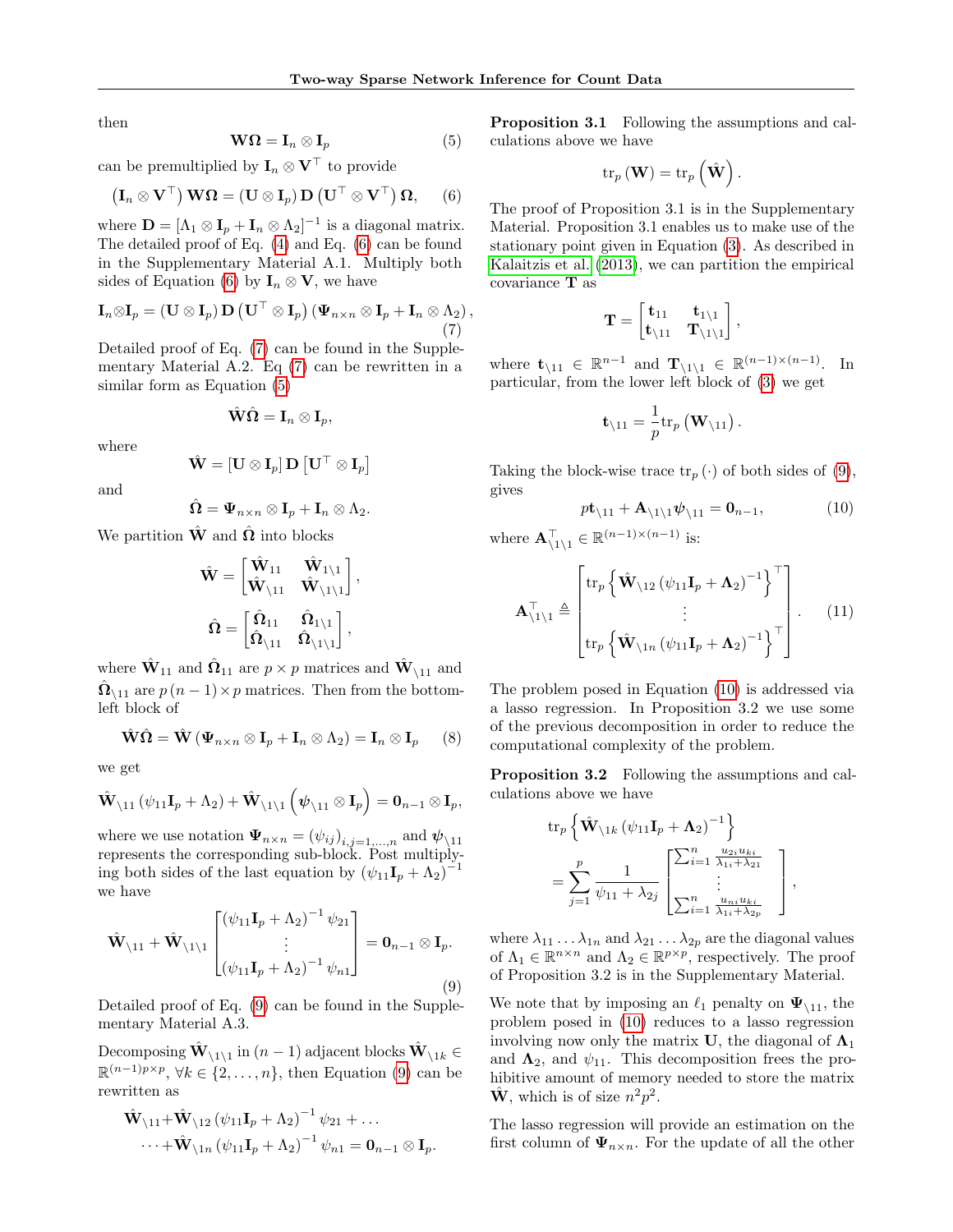columns  $\Psi_{\backslash ii}$  we need to reiterate the same approach. Indeed we partition  $\Psi_{n \times n}$  into  $\psi_{ii}$ ,  $\psi_{\setminus ii}$  and  $\Psi_{\setminus i \setminus i}$  for  $i = 1, \ldots, n$ . We then find a sparse solution of  $p\mathbf{t}_{\setminus i i}$  +  $\mathbf{A}_{\setminus i\setminus i}\boldsymbol{\psi}_{\setminus ii} = \mathbf{0}_{n-1}$  with lasso regression. Given the new value  $\psi_{\backslash ii}$  we then compute the eigenvalues matrix  $\Lambda_1$  and eigenvectors matrix U of  $\Psi_{n \times n}$ . This will provide the updated values to be used in Proposition 3.2. Hence, after *n* steps, the columns of  $\Psi_{n \times n}$  are estimated. Similarly the estimation of  $\Theta_{p\times p}$ , for fixed  $\Psi_{n\times n}$ , becomes directly analogous to the above simply by transposing the design matrix (samples become features and vice-versa) and is obtained in p steps. In our experiments the precision matrices  $\Psi_{n \times n}$  and  $\Theta_{p\times p}$  are initialised as identity matrices. The empirical mean matrix is removed from each dataset.

#### Algorithm 1 scBiGLasso

**Input:** Maximum iteration number N, tolerance  $\varepsilon$ , m many observations of  $p \times n$  matrices  $\mathbf{Y}^{(k)}$ ,  $k =$  $1, \ldots, m$ .  $\beta_1, \beta_2$  and initial estimates of  $\Psi_{n \times n}$  and  $\mathbf{\Theta}_{p\times p}$ ,  $\mathbf{\Psi}_{n\times n}^{(0)}$  and  $\mathbf{\Theta}_{p\times p}^{(0)}$ . For each  $\mathbf{Y}^{(k)}$ ,  $\mathbf{T}^{(k)} \leftarrow p^{-1} \mathbf{Y}^{(k)} \mathbf{Y}^{(k)}^\top$ .  $\hat{\textbf{T}} \leftarrow \frac{1}{m}\sum_{k=1}^{m}\hat{\textbf{T}}^{(k)}$ repeat  $# Estimate \Psi_{n \times n}$ : for iteration  $\tau = 1, \ldots, N$  do for  $i = 1, \ldots, n$  do Partition  $\Psi_{n \times n}^{(\tau-1)}$  into  $\psi_{ii}^{(\tau-1)}, \psi_{i \backslash i}^{(\tau-1)}$  $\prod_{i\backslash i}^{(\tau-1)}$  and  $\Psi_{\backslash\,i\backslash\,i}^{(\tau-1)}$  $\frac{(\tau-1)}{\iota \backslash i}$ . Calculate  $\mathbf{A}_{\backslash i\backslash i}^{(\tau-1)}$  $\chi_{i\setminus i}^{(\tau-1)}$  as in Equation [\(11\)](#page-3-5) with  $\psi_{ii}^{(\tau-1)}$ . With Lasso regression, find a sparse solution of  $p\mathbf{t}_{i\backslash i} + \mathbf{A}_{\backslash i\backslash i}^{(\tau-1)} \boldsymbol{\psi}_{i\backslash i}^{(\tau)} = \mathbf{0}_{n-1}.$ Update the eigen-decomposition of the precision matrix  $\boldsymbol{\Psi}^{(\tau)}_{n\times n} = \mathbf{U}\boldsymbol{\Lambda}_1\mathbf{U}^\top$  $# Estimate \space \Theta_{p\times p}:$ Proceed as if estimating  $\Psi_{n \times n}$  with input  $\mathbf{Y}^{\top}, \beta_1, \beta_2.$ 

$$
\Delta \mathbf{\Psi}^{(\tau)} = \|\mathbf{\Psi}_{n \times n}^{(\tau)} - \mathbf{\Psi}_{n \times n}^{(\tau-1)}\|_{F}^{2}
$$

$$
\Delta \mathbf{\Theta}^{(\tau)} = \|\mathbf{\Theta}_{p \times p}^{(\tau)} - \mathbf{\Theta}_{p \times p}^{(\tau-1)}\|_{F}^{2}
$$

until Maximum iteration number reached, or

 $\max_{\tau=\tau-2,\tau-1,\tau}\left\{(\Delta \Psi^{(\tau^*)}+\Delta \Theta^{(\tau^*)})\right\}<\varepsilon, \text{ for } \tau\geq 3.$ τ

The approach is summarised in Algorithm 1 for Gaussian data. We point out that the convergence of Algorithm 1 could also be directly verified on the value of the objective function [\(2\)](#page-2-3) at each step, but, due to the computation of  $|\Psi_{n\times n} \oplus \Theta_{p\times p}|$ , when  $p, n >> 100$  this becomes unfeasible. Indeed, the space complexity can be reduced from  $O(n^2p^2)$  to  $O(n^2+p^2)$  by means of

Proposition 3.3.

Proposition 3.3 Following the assumptions and calculations above we have

$$
|\Psi_{n\times n} \oplus \mathbf{\Theta}_{p\times p}| = \prod_{i=1}^n \prod_{j=1}^p (\lambda_{1i} + \lambda_{2j}).
$$

The proof of Proposition 3.3 is in the Supplementary Material. It follows that:

$$
\log |\Psi_{n\times n} \oplus \Theta_{p\times p}| = \sum_{i=1}^n \sum_{j=1}^p \log |\lambda_{1i} + \lambda_{2j}| = K.
$$

Hence we can write the objective function as

$$
\begin{aligned}\n\min_{\mathbf{\Theta}_{p\times p}, \mathbf{\Psi}_{n\times n}} \Big\{ n \text{tr}\left(\mathbf{\Theta}_{p\times p}\mathbf{S}\right) + p \text{tr}\left(\mathbf{\Psi}_{n\times n}\mathbf{T}\right) - K \\
&+ \beta_1 ||\mathbf{\Psi}_{n\times n}||_1 + \beta_2 ||\mathbf{\Theta}_{p\times p}||_1 \Big\}.\n\end{aligned}
$$

Note that this scalable version of the Bigraphical Lasso enables higher dimensional problems. This is mainly due to the fact that in our implementation there is no need to directly evaluate the matrix W. Instead we just need the eigen-decomposition of the two precision matrices  $\Psi_{n\times n}$  and  $\Theta_{p\times p}$ . In the original paper [Kalaitzis et al.](#page-9-0) [\(2013\)](#page-9-0) at each step i the blocks of  $W$ are explicitly updated and of course were involved in the next step of the estimation. In particular  $\mathbf{W}_{\setminus ii}$  is computed via backward-substitution in Equation [\(9\)](#page-3-3) and  $W_{11}$  via backward-substitution in Equation [\(8\)](#page-3-6).

In summary, as we are not interested in the estimation of the overall **W** nor  $\Omega$ , we will never explicitly update them, but we will rather focus on the estimation of  $\Psi_{n\times n}$  and  $\Theta_{p\times p}$ . This leads to a space complexity reduction from  $O(n^2p^2)$  to  $O(n^2+p^2)$  by means of Proposition 3.2 and Proposition 3.3.

<span id="page-4-0"></span>

Figure 1: ScB and Tera convergence rates and times with regularisation parameters  $\beta_1 = \beta_2 \in \{0.01, 0.02\}.$ 

Our model provides a Scalable Bigraphical lasso algorithm (ScB) and as such benefits of the same statistical convergence properties. A subgaussian concentration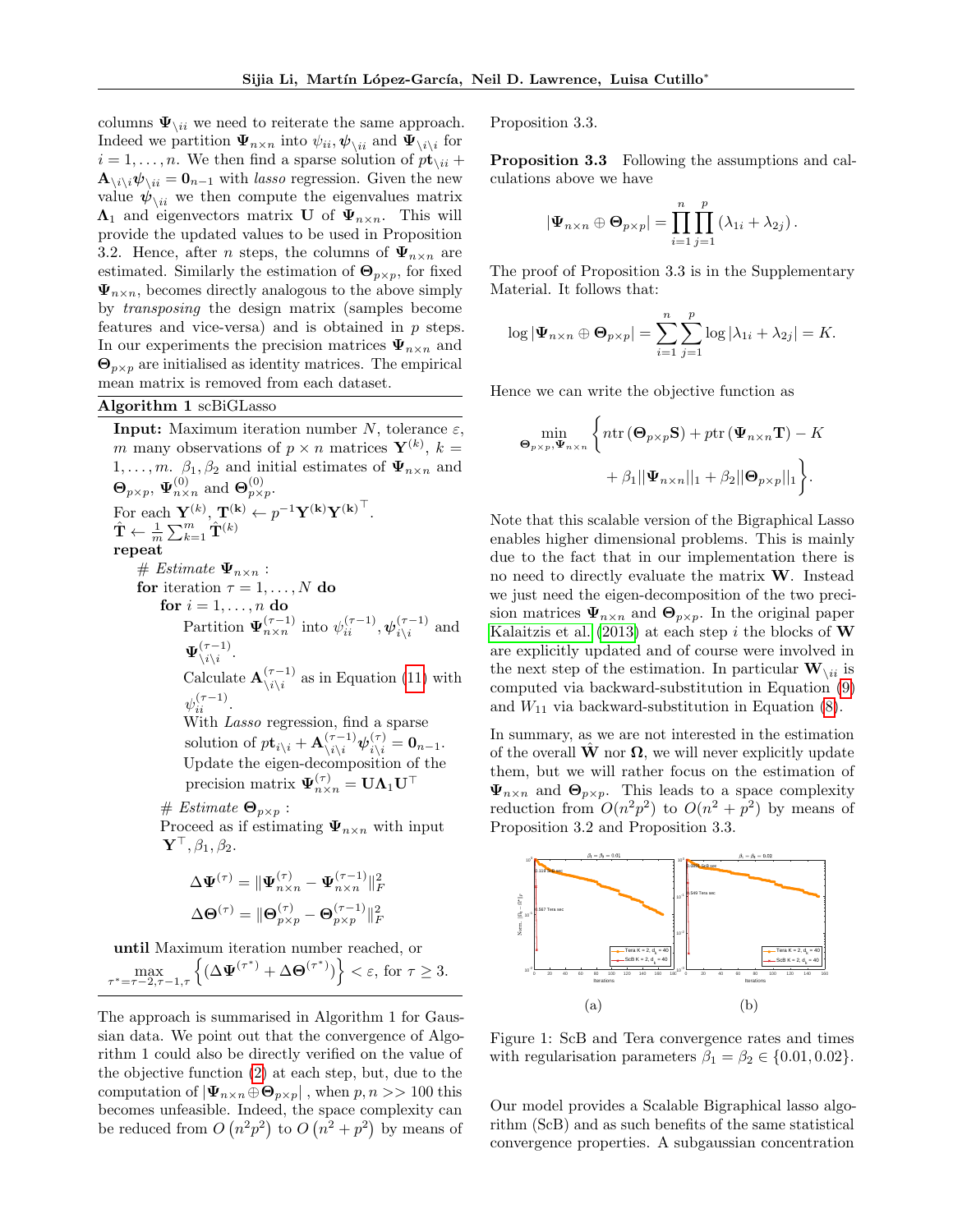inequality [\(Greenewald et al., 2019,](#page-9-3) Lemma 19, Supplementary Material) gives rates of statistical convergence [\(Greenewald et al., 2019,](#page-9-3) Theorems 1-3) of the TeraLasso estimator as well as the Bigraphical Lasso estimator, when the sample size is low. In Figure [1](#page-4-0) we show the numerical convergence rates and times of ScB with respect to the Frobenius norm for the precision matrix, compared to the Teralasso approach with  $K=2$ .

# 4 NONPARANORMAL BIGRAPHICAL MODEL

The method in Section 3 only deals with Gaussian data, while in real world many data come in the form of count data. In this section, we introduce a Gaussian copula based method to adapt Algorithm 1 for count data. We start with the definition of the matrix nonparanormal distribution with a Kronecker sum structure.

**Definition 4.1** Consider a  $p \times n$  non-Gaussian data matrix  $Y$ . Y follows a matrix nonparanormal distribution with a Kronecker sum structure  $\textbf{MNPN}_{KS}\left(\textbf{M};\boldsymbol{\Psi}_{n\times n}^{-1},\boldsymbol{\Theta}_{p\times p}^{-1};f\right)$ , with mean matrix  $\textbf{M},$ and where  $\Psi_{n\times n}$  and  $\Theta_{p\times p}$  are the row-specific and the column-specific precision matrices, if and only if there exists a set of monotonic transformations  $f = \{f_{ij}\}_{i=1,...,n}^{j=1,...,n}$  $\sum_{i=1,\ldots,p}^{j=1,\ldots,n}$  such that

$$
\text{vec}[f(\mathbf{Y})] \sim \mathbf{m} \mathbf{N}\left(\text{vec}(\mathbf{M}), (\boldsymbol{\Psi}_{n \times n} \oplus \boldsymbol{\Theta}_{p \times p})^{-1}\right).
$$

In this paper, we only consider the model after centering, i.e vec( $\mathbf{M}$ ) =  $\mathbf{0}_{np}$ . The choices  $f_{ij}(Y_{ij}) = Y_{ij}$ and  $f_{ij} (Y_{ij}) = \log Y_{ij}$  give us multivariate Normal distribution and multivariate log-Normal distribution respectively. Since we only require  $f$  to be monotone, this model provides us with a wider family of distributions to work on, thus extends the Bigraphical model to non-Gaussian data. We note that the model in Definition 4.1 can be viewed as a latent model, with latent variable  $\mathbf{Z} = f(\mathbf{Y})$  and vec  $(\mathbf{Z}) \sim$  $\textbf{mN}\left(\textbf{0}_{np}, \left(\boldsymbol{\Psi}_{n\times n} \oplus \boldsymbol{\Theta}_{p\times p}\right)^{-1}\right)\!.$ 

Following the arguments in [Kalaitzis et al.](#page-9-0) [\(2013\)](#page-9-0) and [Greenewald et al.](#page-9-3) [\(2019\)](#page-9-3), the supports of  $\Psi_{n \times n}$  and  $\Theta_{p\times p}$  encode the dependence structure of the row variables and the column variables, respectively. Further discussion and mathematical details of the decomposition of the latent model are in the Supplementary Material A.7.

In the next section, we introduce a method to infer the nonparanormal distribution without explicitly defining  $f$ .

### 4.1 Estimation of the precision matrices

We now consider estimation of the precision matrices  $\Psi_{n\times n}$  and  $\Theta_{p\times p}$ . Like the lasso methods applied in one-way network inference and in Gaussian Bigraphical models, we enforce sparsity on  $\Psi_{n\times n}$  and  $\Theta_{p\times p}$  by regularization on the negative log-likelihood, which gives us the objective function:

$$
\min_{\mathbf{\Psi}_{n\times n},\mathbf{\Theta}_{p\times p}} \Biggl\{ p \text{tr}\left(\mathbf{\Psi}_{n\times n} \mathbf{T}\right) + n \text{tr}\left(\mathbf{\Theta}_{p\times p} \mathbf{S}\right) - K + \beta_1 \|\mathbf{\Psi}_{n\times n}\|_1 + \beta_2 \|\mathbf{\Theta}_{p\times p}\|_1 \Biggr\},\
$$

where  $\mathbf{T} = \frac{1}{p} (\mathbf{Z} \mathbf{Z}^{\top})$  is the empirical covariance matrix along the rows, and  $\mathbf{S} = \frac{1}{n} (\mathbf{Z}^\top \mathbf{Z})$  is the empirical covariance matrix along the columns. The only problem that remains now is to estimate the empirical covariance matrices  $\mathbf T$  and  $\mathbf S$ . When estimating one-way network, [Liu et al.](#page-9-7) [\(2012\)](#page-9-7) proposed the nonparanormal skeptic, exploiting Kendall's tau or Spearman's rho, without explicitly calculating the marginal transforming function f. Similarly, we define Kendall's tau and Spearman's rho along rows and columns. More specifically, let  $r_{ij}^{(c)}$  be the rank of  $Y_{ij}$  among  $Y_{1j}, \ldots, Y_{pj}$  and  $\bar{r}_j^{(c)} = \frac{1}{p} \sum_{i=1}^p r_{ij} = \frac{p+1}{2}$ . Define  $\Delta_i(j, j') = Y_{ij} - Y_{ij'}$ . We consider the following statistics:

(Column-wise Kendall's tau)

$$
\hat{\tau}_{i_1 i_2}^{(c)} = \frac{2}{n (n-1)} \sum_{j < j'} \text{sign} \left( \Delta_{i_1}(j, j') \Delta_{i_2}(j, j') \right),
$$

(Column-wise Spearman's rho)

$$
\hat{\rho}_{i_1 i_2}^{(c)} = \frac{\sum_{j=1}^n \left( r_{i_1 j}^{(c)} - \bar{r}_j^{(c)} \right) \left( r_{i_2 j}^{(c)} - \bar{r}_j^{(c)} \right)}{\sqrt{\sum_{j=1}^n \left( r_{i_1 j}^{(c)} - \bar{r}_j^{(c)} \right)^2 \left( r_{i_2 j}^{(c)} - \bar{r}_j^{(c)} \right)^2}}.
$$

Similarly, let  $r_{ij}^{(r)}$  be the rank of  $Y_{ij}$  among  $Y_{i1}, \ldots, Y_{in}$ and  $\bar{r}_i^{(r)} = \frac{1}{n} \sum_{j=1}^n r_{ij} = \frac{n+1}{2}$ . Define  $\Delta_j(i, i') = Y_{ij}$  $Y_{i'j}$ . We consider the following statistics:

(Row-wise Kendall's tau)

$$
\hat{\tau}_{j_1 j_2}^{(r)} = \frac{2}{p(p-1)} \sum_{i < i'} \text{sign} \left( \Delta_{j_1}(i, i') \Delta_{j_2}(i, i') \right),
$$

(Row-wise Spearman's rho)

$$
\hat{\rho}_{j_1j_2}^{(r)} = \frac{\sum_{i=1}^p \left( r_{ij_1}^{(r)} - \bar{r}_i^{(r)} \right) \left( r_{ij_2}^{(r)} - \bar{r}_i^{(r)} \right)}{\sqrt{\sum_{i=1}^p \left( r_{ij_1}^{(r)} - \bar{r}_i^{(r)} \right)^2 \left( r_{ij_2}^{(r)} - \bar{r}_i^{(r)} \right)^2}}.
$$

And the following estimated covariance matrices using Kendall's tau and Spearman's rho:

<span id="page-5-0"></span>
$$
\hat{\mathbf{T}}_{j_1 j_2} = \begin{cases} \sin\left(\frac{\pi}{2} \hat{\tau}_{j_1 j_2}^{(r)}\right), & j_1 \neq j_2, \\ 1, & j_1 = j_2. \end{cases}
$$
(12)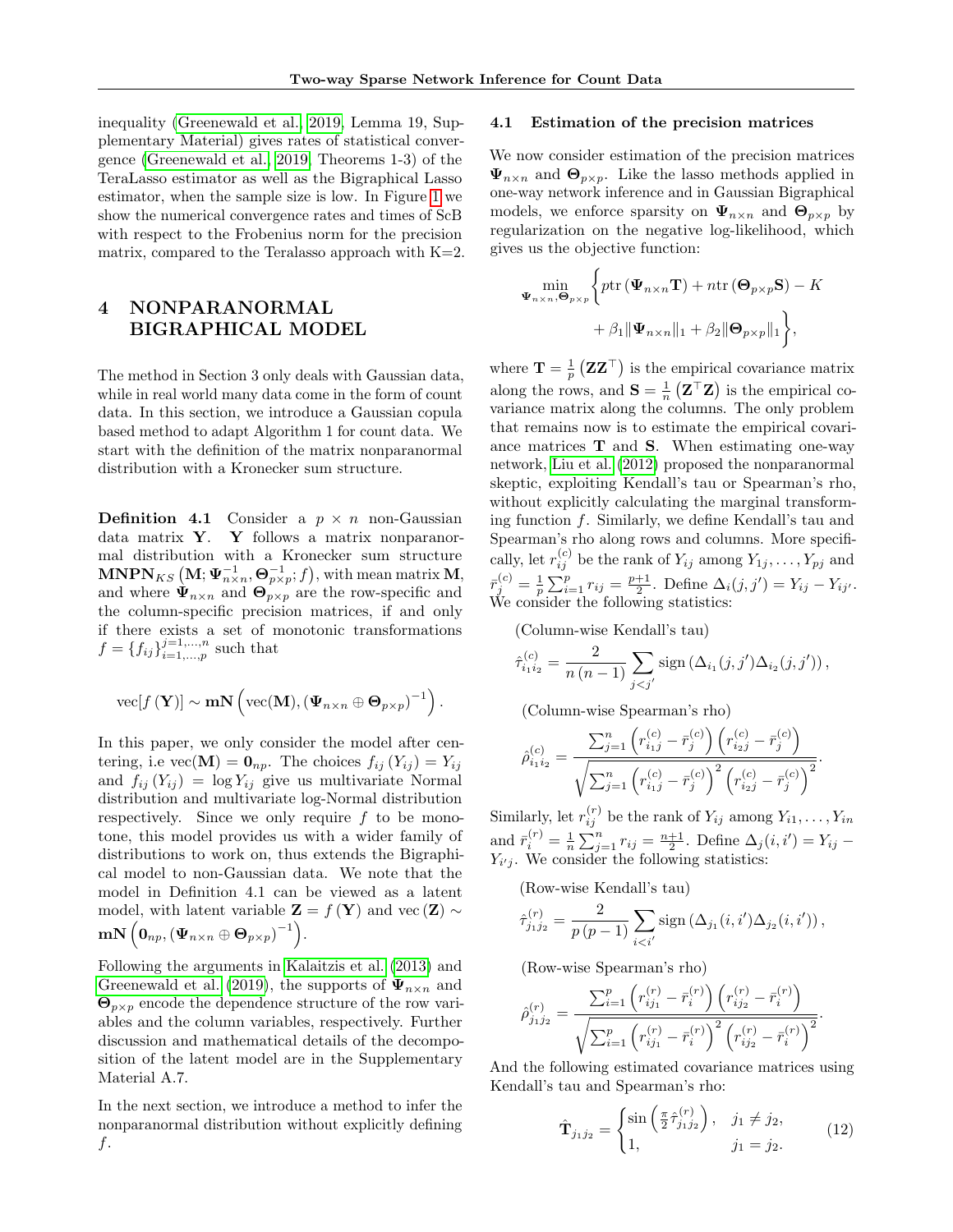<span id="page-6-0"></span>
$$
\hat{\mathbf{T}}_{j_1 j_2} = \begin{cases}\n2 \sin\left(\frac{\pi}{6} \hat{\rho}_{j_1 j_2}^{(r)}\right), & j_1 \neq j_2, \\
1, & j_1 = j_2.\n\end{cases}
$$
\n
$$
\hat{\mathbf{S}}_{i_1 i_2} = \begin{cases}\n\sin\left(\frac{\pi}{2} \hat{\tau}_{i_1 i_2}^{(c)}\right), & i_1 \neq i_2, \\
1, & i_1 = i_2.\n\end{cases}
$$
\n
$$
\hat{\mathbf{S}}_{i_1 i_2} = \begin{cases}\n2 \sin\left(\frac{\pi}{6} \hat{\rho}_{i_1 i_2}^{(c)}\right), & i_1 \neq i_2, \\
1, & i_1 = i_2.\n\end{cases}
$$
\n(13)

In Algorithm 2 we summarise the Nonparanormal Scalable Bigraphical Lasso approach for count data.

### Algorithm 2 Nonparanormal scBiGLasso

**Input:** Maximum iteration number N, tolerance  $\varepsilon$ , m many observations of  $p \times n$  count matrices  $\mathbf{Y}^{(k)}$ ,  $k = 1, \ldots, m$ .  $\beta_1, \beta_2$  and initial estimates of  $\Psi_{n \times n}$ and  $\mathbf{\Theta}_{p\times p}$ ,  $\mathbf{\Psi}_{n\times n}^{(0)}$  and  $\mathbf{\Theta}_{p\times p}^{(0)}$ . For each  $\mathbf{Y}^{(k)}$ , calculate  $\hat{\mathbf{T}}^{(k)}$  according to Equation [\(12\)](#page-5-0) or [\(13\)](#page-6-0).  $\hat{\textbf{T}} \leftarrow \frac{1}{m}\sum_{k=1}^m \hat{\textbf{T}}^{(k)}$ repeat # Estimate  $\Psi_{n\times n}$ : for iteration  $\tau = 1, \ldots, N$  do for  $i=1,\ldots,n$  do Partition  $\Psi_{n \times n}^{(\tau-1)}$  into  $\psi_{ii}^{(\tau-1)}, \psi_{i \backslash i}^{(\tau-1)}$  $\prod_{i\backslash i}^{(\tau-1)}$  and  $\Psi_{\backslash\,i\backslash\,i}^{(\tau-1)}$  $\frac{(\tau-1)}{\iota \backslash i}$ . Calculate  $\mathbf{A}_{\backslash i\backslash i}^{(\tau-1)}$  $\chi_{i\setminus i}^{(\tau-1)}$  as in Equation [\(11\)](#page-3-5) with  $\psi_{ii}^{(\tau-1)}$ . With Lasso regression, find a sparse solution of  $p\mathbf{t}_{i\backslash i} + \mathbf{A}_{\backslash i\backslash i}^{(\tau-1)} \psi_{i\backslash i}^{(\tau)} = \mathbf{0}_{n-1}$ . Update the eigen-decomposition of the precision matrix  $\boldsymbol{\Psi}^{(\tau)}_{n\times n} = \mathbf{U}\boldsymbol{\Lambda}_1\mathbf{U}^\top$ # Estimate  $\mathbf{\Theta}_{p\times p}$  : Proceed as if estimating  $\Psi_{n\times n}$  with input  $\mathbf{Y}^{\top}, \beta_1, \beta_2.$  $\Delta \mathbf \Psi^{(\tau)} = \Vert \mathbf \Psi^{(\tau)}_{n \times n} - \mathbf \Psi^{(\tau-1)}_{n \times n} \Vert_F^2$  $\Delta \boldsymbol{\Theta}^{(\tau)} = \| \boldsymbol{\Theta}_{p\times p}^{(\tau)} - \boldsymbol{\Theta}_{p\times p}^{(\tau-1)} \|_F^2$ 

until Maximum iteration number reached, or  $\max_{\tau=\tau-2,\tau-1,\tau}\left\{(\Delta \Psi^{(\tau^*)}+\Delta \Theta^{(\tau^*)})\right\}<\varepsilon, \text{ for } \tau\geq 3.$ τ

# 5 NUMERICAL RESULTS

In this Section, we implement our Scalable Bigraphical Lasso algorithm where covariance matrices are estimated using Kendall's tau. After precision matrices  $\Psi_{n\times n}$  and  $\Theta_{p\times p}$  are inferred, they are transformed into binary matrices to reveal the network structures, where any non-zero value in the precision matrices become 1 and any zero value stays zero. We illustrate an application of our overall approach on both synthetic and real datasets as described in the following subsections. Code to reproduce our results are available on GitHub.

### 5.1 Synthetic Gaussian Data

To demonstrate the efficiency of our Scalable Bigraphical Lasso algorithm (Algorithm 1), we generate sparse positive definite matrices  $\Psi_{n \times n}$  and  $\Theta_{p \times p}$ . Then simulate m many  $p \times n$  Gaussian data  $Y_G^{(k)}$ ,  $k = 1, ..., m$ from mN  $\left(\mathbf{0},\left(\mathbf{\Psi}_{n\times n}\oplus\mathbf{\Theta}_{p\times p}\right)^{-1}\right)$ . We plug  $Y_G^{(k)}$ ,  $k=$  $1, \ldots, m$  into our implemented Algorithm 1, Bigraphical Lasso from [Kalaitzis et al.](#page-9-0) [\(2013\)](#page-9-0) and TeraLasso from [Greenewald et al.](#page-9-3) [\(2019\)](#page-9-3). Figure 1 shows a comparison between the convergence times of Algorithm 1 and Bigraphical Lasso for increasing problem dimensions  $n = p$ . We can observe that, as expected, Algorithm 1 converges in significantly faster times, allowing one to tackle higher dimensional problems in practice. Table 1 shows the network recovery when  $n = p = 100$ . We can see that our method provides high Accuracy while improving greatly on speed; see Section 5.2 for the definition of Accuracy.

<span id="page-6-1"></span>

Figure 2: Computational convergence time (seconds) comparison between Bigraphical Lasso [\(Kalaitzis et al.](#page-9-0) [\(2013\)](#page-9-0)) and Algorithm 1, for increasing values of the dataset dimensions  $n = p$ .

<span id="page-6-2"></span>Table 1: Comparison between computational convergence times, Accuracy of  $\Psi$  and of  $\Theta$  for Bigraphical Lasso [\(Kalaitzis et al.](#page-9-0) [\(2013\)](#page-9-0)), TeraLasso [\(Greenewald](#page-9-3) [et al.](#page-9-3) [\(2019\)](#page-9-3)) and Algorithm 1, for a synthetic Gaussian dataset with dimensions  $n = p = 100$ .

| Method          | $Accuracy_{\Psi}$ | $Accuracy_{\Theta}$ | Time(s) |
|-----------------|-------------------|---------------------|---------|
|                 |                   |                     |         |
| <b>Biglasso</b> | 0.9032            | 0.9028              | 951.15  |
| ScBiglasso      | 0.9032            | 0.9028              | 3.50    |
| TeraLasso       | 0.5416            | 0.4323              | 0.3696  |

#### 5.2 Synthetic count data

We generate and process Gaussian Copula-based count data through the following steps: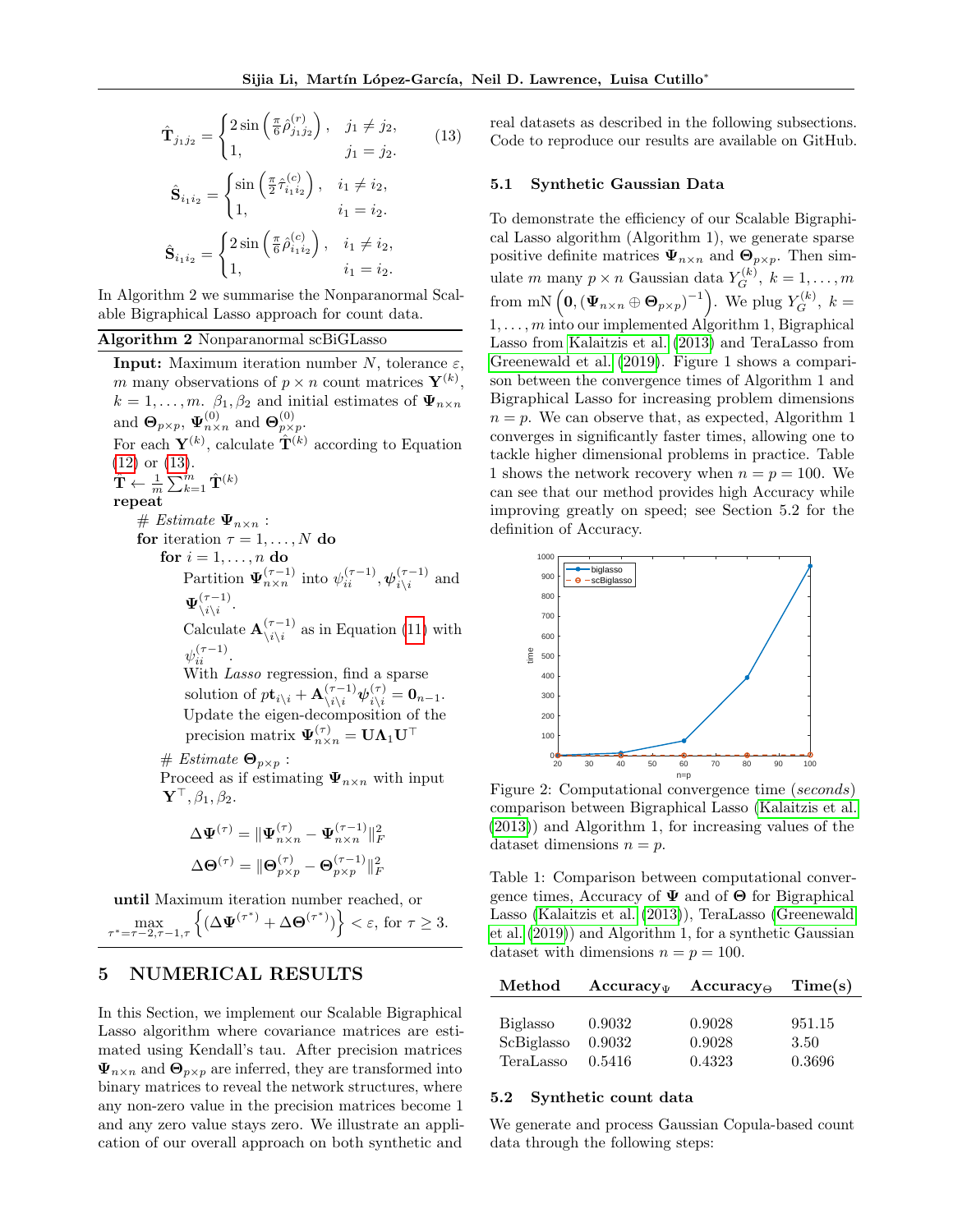,

- 1. Generate sparse positive definite matrix  $\Psi_{n \times n}$ and  $\mathbf{\Theta}_{p\times p}$ . Calculate the Kronecker sum of  $\Psi_{n\times n}$ and  $\mathbf{\Theta}_{p\times p}$ . Generate m multivariate-normal vectors of length  $p \times n$  from mN  $(0, \Omega^{-1})$ , where  $\Omega =$  $\Psi_{n\times n}\otimes I_p+I_n\otimes \mathbf{\Theta}_{p\times p}.$
- 2. Centre each of the m multivariate-normal vectors around their mean, and reshape the vectors into  $p \times n$  matrices  $X^{(1)}, \ldots, X^{(m)}$ .
- 3. For each  $X^{(k)}$ ,  $k = 1, \ldots, m$ , calculate the matrix  $P^{(k)}$  such that  $P_{ij}^{(k)} = \Phi\left(X_{ij}^{(k)}\right)$ , where  $\Phi\left(\cdot\right)$  is the cumulative density function of the standard normal distribution.
- 4. For each  $k = 1, \ldots, m$ , produce the negative binomial variable  $Y_{ij}^{(k)} = QNB\left(P_{ij}^{(k)}, r, p\right),$ where  $QNB(\cdot, r, p)$  is the quantile function of Negative-Binomial  $(r, p)$ , with r the number of success to be observed and p the success rate.

Below we describe some of the criteria we use to assess the recovery of the synthetic network. Denote  $TP$  as the number of  $True$   $Positives$  in the network recovery,  $TN$  as the number of  $True$  Negatives in the network recovery,  $FP$  as the number of  $False$   $Positives$ in the network recovery, and  $FN$  the number of  $False$ Negatives in the network recovery, then we can define

$$
Precision = \frac{TP}{TP + FP}, \quad Recall = \frac{TP}{TP + FN}
$$
\n
$$
Accuracy = \frac{TP + TN}{TP + TN + FP + FN}, \quad TPR = \frac{TP}{TP + FN}, \quad FPR = \frac{FP}{TN + FP}.
$$

Figure [3](#page-7-0) shows some results from synthetic data. Figure [3](#page-7-0) (a) is the Precision-Recall of the recovery of  $\Psi_{n \times n}$ with changing  $\beta_1$  (different points on the graph) and  $\beta_2$  (different colours on the graph). Two arbitrary values of  $\beta_2$  have been chosen to illustrate how the results do not depend on  $\beta_2$ . This is expected as  $\beta_1$ is the regularization parameter for  $\Psi_{n \times n}$ , while  $\beta_2$ corresponds to  $\Theta_{p\times p}$ . A similar result is shown in Figure [3](#page-7-0) (b), where the Precision-Recall of the recovery of  $\Theta_{p\times p}$  heavily depends on the choice of  $\beta_2$ , regardless of the  $\beta_1$  value. Figure [3](#page-7-0) (c)(d) show that high values of  $TPR$  and Accuracy, with low values of  $FPR$ , can be achieved for appropriate choices of  $\beta_1$  and  $\beta_2$  in the range [0.005, 0.016].

<span id="page-7-0"></span>

Figure 3: Synthetic network recovery results. (a) Precision-Recall of the network recovery relating to the support of  $\Psi_{n\times n}$ ; (b) Precision-Recall of the network recovery relating to the support of  $\Theta_{n\times n}$ ; (c) Accuracy vs corresponding regularization parameter  $\beta_1$  ( $\beta_2$ ) of the network recovery relating to the support of  $\Psi_{n\times n}$  ( $\Theta_{p\times p}$ ) and (d) TPR-FPR of the network recovery relating to the support of  $\Psi_{n\times n}$  ( $\Theta_{p\times p}$ ), where the corresponding regularization parameter  $\beta_1$  ( $\beta_2$ )  $\in \{0.005: 0.001: 0.0016\}.$ 

<span id="page-7-1"></span>

Figure 4: Synthetic network recovery. We generated synthetic data as described in Section 5.2 using a blockdiagonal precision matrix for  $\Theta_0$  plus Gaussian noise (Left plot). On the right we plot the estimated  $\Theta$  via our method. In this example, we used  $\beta_2 = 0.0002$ .

Figure [4](#page-7-1) shows network recovery for another synthetic count dataset, where the original precision matrix  $\mathbf{\Theta}_0$ was generated with block diagonals and Gaussian noise throughout the matrix. We observe that our method leads to good recovery of the corresponding blocks. Further discussion on the choice of optimal regularization parameters  $\beta = (\beta_1, \beta_2)$  is in the Supplementary Material.

#### 5.3 mESC scRNA-seq data

We use a single cell gene expression dataset from mouse embryonic stem cells (mESC) available in [Buettner](#page-9-15) [et al.](#page-9-15) [\(2015\)](#page-9-15). The data consist of measurements of gene counts in 182 single cells at different stages of the cell cycle. We will refer to the three phases as G1, S and G2M. About 700 genes are annotated as cell cycle related. Of these, we considered 167 genes more active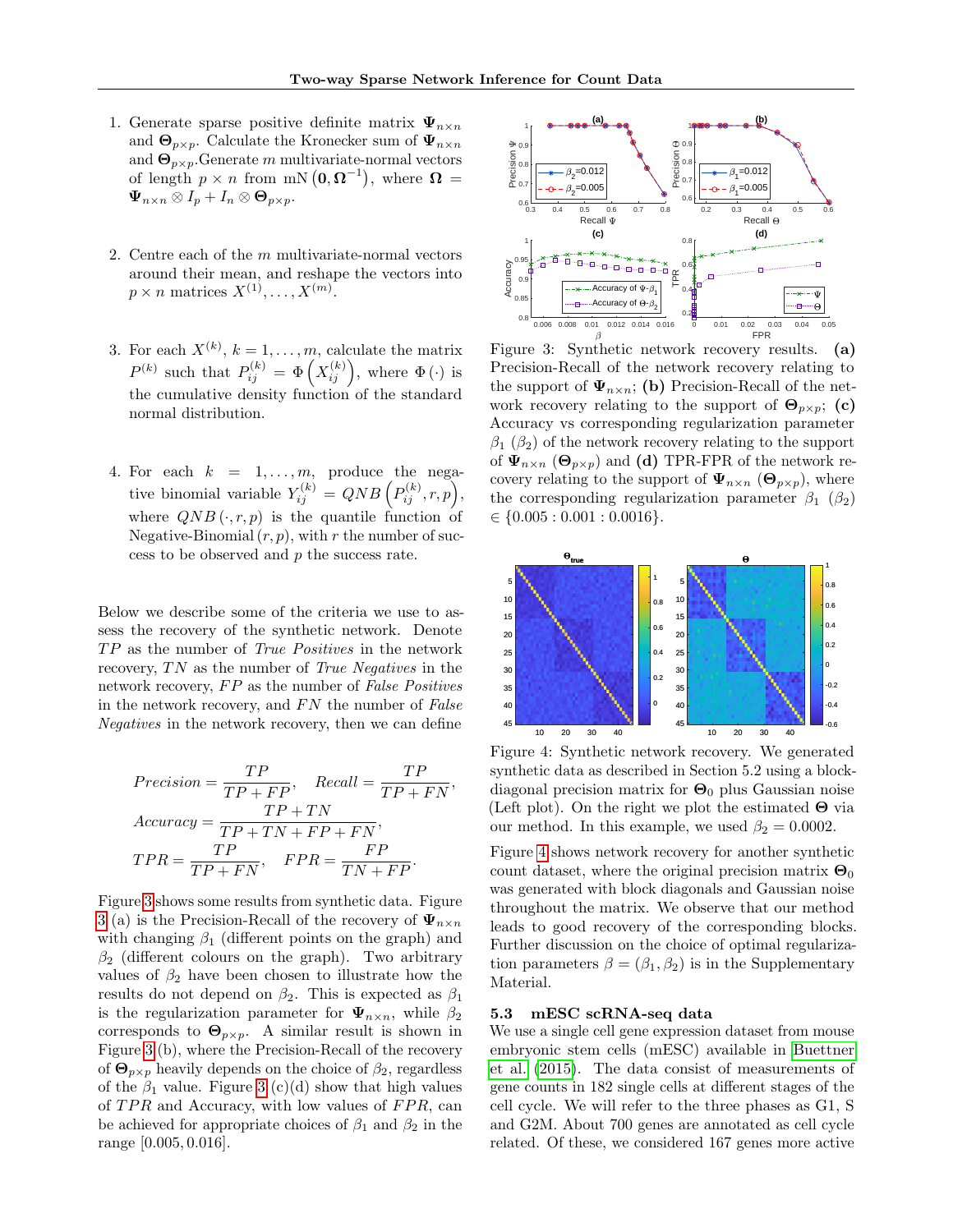during mitosis, the cell division phase and last part of the cell cycle (G2M). In our dataset there are 65 cells in the G2M phase.

In Figures [5](#page-8-0) and [6,](#page-8-1) we show how our model allows the identification of the sub-population of cells that correspond to the G2M stage. In Figure [5](#page-8-0) we show the estimated precision matrices for the cells (left) and the genes (right). We use a binary transformation where only the negative values are considered an edge in the network. In Figure [6](#page-8-1) we plot the corresponding networks, over imposing the clusters found with the label propagation approach developed by [Raghavan](#page-9-16) [et al.](#page-9-16) [\(2007\)](#page-9-16). We note that  $\sim 92\%$  of the G2M cells are clustered in two densely connected modules ( $\Psi$  network plot in Figure [6\)](#page-8-1), while no connection is measured between cells in different phases of the cell cycle. As expected, on the other hand, the mitosis genes are all densely connected in a single cluster (Θ network plot in Figure [6\)](#page-8-1).

<span id="page-8-0"></span>

Figure 5: Networks recovered by our proposed Scalable Bigraphical Lasso algorithm combined with the nonparanormal transformation as described in Section 4.2,  $(\beta_1, \beta_2) = (0.014, 0.001).$ 

<span id="page-8-1"></span>

Figure 6:  $\Psi$  (left) and  $\Theta$  (right) induced networks.

# 6 CONCLUSIONS

In this work, we present a Scalable Bigraphical Lasso algorithm. In particular, we exploit eigenvalue decomposition of the Cartesian product graph to present a more efficient version of the algorithm presented in [Kalaitzis et al.](#page-9-0) [\(2013\)](#page-9-0). Our approach reduces memory requirements from  $O(n^2p^2)$  to  $O(n^2+p^2)$ , and reduces the computational time by up to a factor of 200 in our experiments (case  $p = n = 100$  in Figure [2](#page-6-1) and Table [1\)](#page-6-2). Note that comparisons for  $n = p > 100$  were restricted because of the memory limitation in [Kalaitzis et al.](#page-9-0) [\(2013\)](#page-9-0). Additionally, we propose a Gaussian-copula

based model and a semiparametric approach that enables the application of the proposed Bigraphical model to non-Gaussian data. This is particularly relevant for count data applications, such as single cell data. Future work will include optimisation of the choice of the regularization parameters, and potential extension to k-way network inference for non-Gaussian data, with  $k > 2$ .

### Data availability

The code and data is available at [https:](https://github.com/luisacutillo78/Scalable_Bigraphical_Lasso.git) [//github.com/luisacutillo78/Scalable\\_](https://github.com/luisacutillo78/Scalable_Bigraphical_Lasso.git) [Bigraphical\\_Lasso.git](https://github.com/luisacutillo78/Scalable_Bigraphical_Lasso.git).

#### Acknowledgements

Sijia Li was supported by an EPSRC Doctoral Training Partnership (reference EP/R513258/1) through the University of Leeds. The authors would like to thank Michael Croucher for the support in optimizing the MATLAB code. Sijia Li would like to thank Nicole Mücke for the mentorship on the writing. Luisa Cutillo and Neil Lawrence would like to acknowledge the Marie Curie fellowship CONTESSA (ID: 660388), during which the main ideas of this research were conceived. The authors would like to thank the reviewers and editor for their constructive criticism of the manuscript.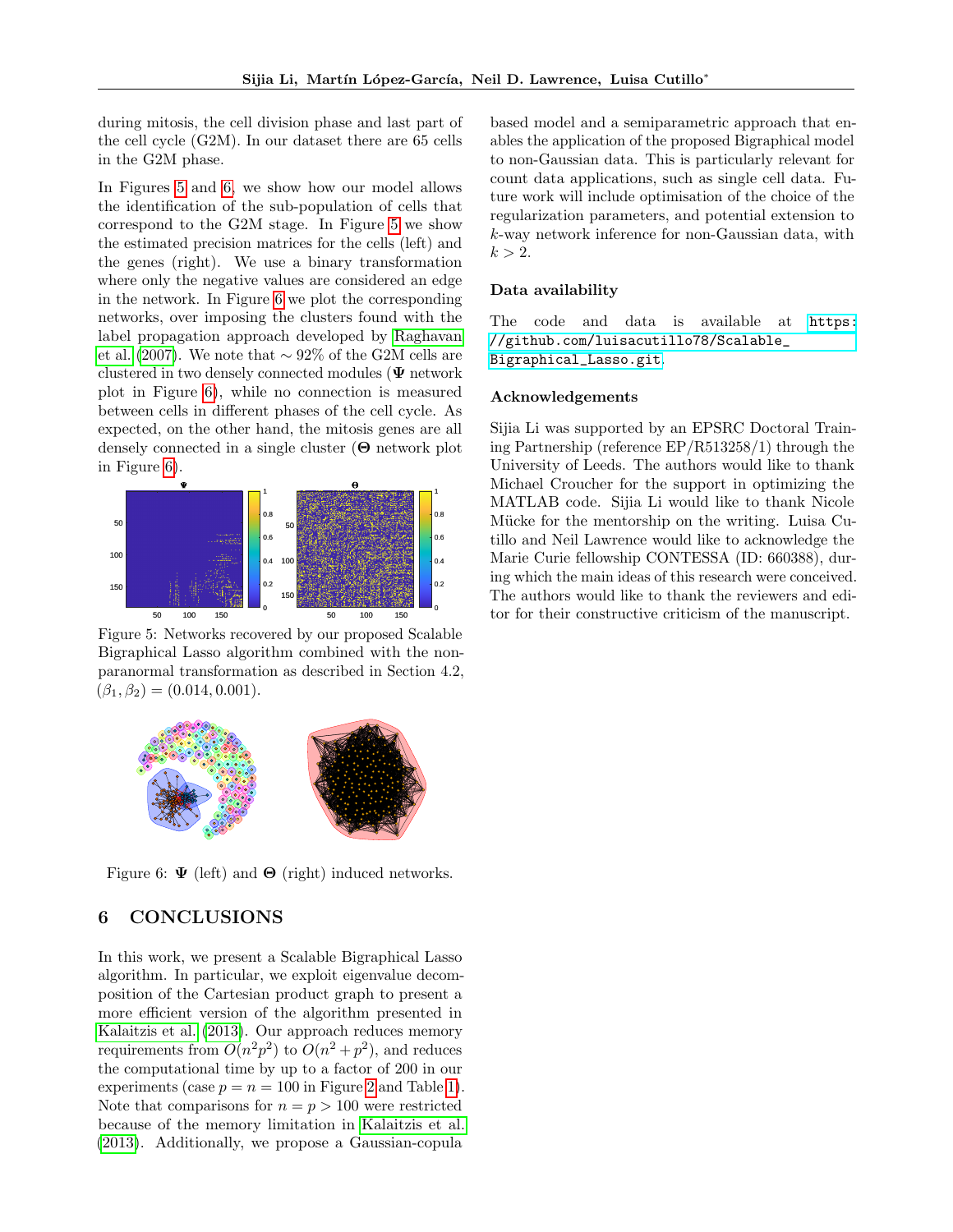#### References

- <span id="page-9-0"></span>Alfredo Kalaitzis, John Lafferty, Neil D Lawrence, and Shuheng Zhou. The bigraphical lasso. In International Conference on Machine Learning, pages 1229–1237. PMLR, 2013.
- <span id="page-9-1"></span>Theodoros Tsiligkaridis and Alfred O Hero. Covariance estimation in high dimensions via kronecker product expansions. IEEE Transactions on Signal Processing, 61(21):5347–5360, 2013.
- <span id="page-9-2"></span>Shuheng Zhou. Gemini: Graph estimation with matrix variate normal instances. The Annals of Statistics, 42(2):532–562, 2014.
- <span id="page-9-3"></span>Kristjan Greenewald, Shuheng Zhou, and Alfred Hero III. Tensor graphical lasso (teralasso). Journal of the Royal Statistical Society: Series B (Statistical Methodology), 81(5):901–931, 2019.
- <span id="page-9-4"></span>Bochao Jia, Suwa Xu, Guanghua Xiao, Vishal Lamba, and Faming Liang. Learning gene regulatory networks from next generation sequencing data. *Bio*metrics, 73(4):1221–1230, 2017.
- <span id="page-9-5"></span>Andrew McDavid, Raphael Gottardo, Noah Simon, and Mathias Drton. Graphical models for zero-inflated single cell gene expression. The annals of applied statistics, 13(2):848, 2019.
- <span id="page-9-6"></span>Han Liu, John Lafferty, and Larry Wasserman. The nonparanormal: Semiparametric estimation of high dimensional undirected graphs. Journal of Machine Learning Research, 10(10), 2009.
- <span id="page-9-7"></span>Han Liu, Fang Han, Ming Yuan, John Lafferty, and Larry Wasserman. High-dimensional semiparametric gaussian copula graphical models. The Annals of Statistics, 40(4):2293–2326, 2012.
- <span id="page-9-8"></span>Arkaprava Roy and David B Dunson. Nonparametric graphical model for counts. Journal of Machine Learning Research, 21(229):1–21, 2020.
- <span id="page-9-9"></span>Julien Chiquet, Stephane Robin, and Mahendra Mariadassou. Variational inference for sparse network reconstruction from count data. In International Conference on Machine Learning, pages 1162–1171. PMLR, 2019.
- <span id="page-9-10"></span>Thomas E Bartlett, Ioannis Kosmidis, and Ricardo Silva. Two-way sparsity for time-varying networks with applications in genomics. The Annals of Applied Statistics, 15(2):856–879, 2021.
- <span id="page-9-11"></span>Steffen L Lauritzen. Graphical models, volume 17. Clarendon Press, 1996.
- <span id="page-9-12"></span>Gert Sabidussi. Graph multiplication. Mathematische Zeitschrift, 72(1):446–457, 1959.
- <span id="page-9-13"></span>Jerome Friedman, Trevor Hastie, and Robert Tibshirani. Sparse inverse covariance estimation with the graphical lasso. *Biostatistics*,  $9(3):432-441$ , 2008.
- <span id="page-9-14"></span>Yang Ning and Han Liu. High-dimensional semiparametric bigraphical models. Biometrika, 100(3):655– 670, 2013.
- <span id="page-9-15"></span>Florian Buettner, Kedar N Natarajan, F Paolo Casale, Valentina Proserpio, Antonio Scialdone, Fabian J Theis, Sarah A Teichmann, John C Marioni, and Oliver Stegle. Computational analysis of cell-to-cell heterogeneity in single-cell rna-sequencing data reveals hidden subpopulations of cells. Nature biotechnology, 33(2):155–160, 2015.
- <span id="page-9-16"></span>Usha Nandini Raghavan, Réka Albert, and Soundar Kumara. Near linear time algorithm to detect community structures in large-scale networks. Physical review E, 76(3):036106, 2007.
- <span id="page-9-17"></span>John Lafferty, Han Liu, and Larry Wasserman. Sparse nonparametric graphical models. Statistical Science, 27(4):519–537, 2012.
- <span id="page-9-18"></span>Ulrich Knauer and Kolja Knauer. Algebraic graph theory. de Gruyter, 2019.
- <span id="page-9-19"></span>D. M. Cvetković, Michael Doob, and Horst Sachs. Spectra of Graphs: Theory and Applications, 3rd rev. enl. ed. New York: Wiley, 1998.
- <span id="page-9-20"></span>Gideon Schwarz. Estimating the dimension of a model. The annals of statistics, pages 461–464, 1978.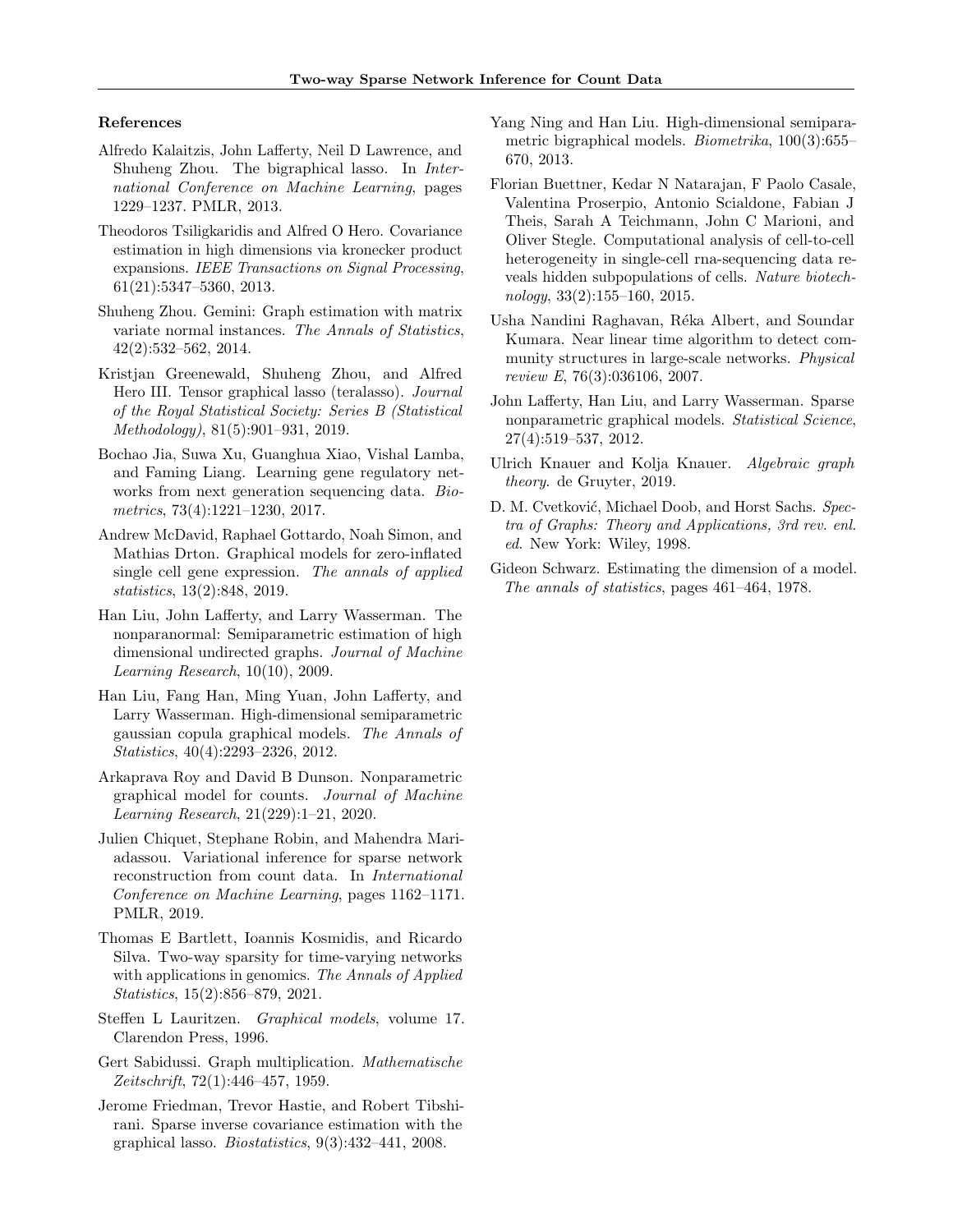# Supplementary Material: Two-way Sparse Network Inference for Count Data

# A Mathematical analysis

In this Section, we provide detailed proofs for some of the properties and results in the main paper.

### A.1 Proof of Equations [\(4\)](#page-2-1) and [\(6\)](#page-3-0)

Equation [\(4\)](#page-2-1) in the main paper follows from the following:

$$
\boldsymbol{\Omega} \;=\; \boldsymbol{\Psi}_{n\times n} \oplus \boldsymbol{\Theta}_{p\times p} \;=\; \mathbf{U}\Lambda_1\mathbf{U}^\top \otimes \mathbf{I}_p + \mathbf{I}_n \otimes \mathbf{V}\Lambda_2\mathbf{V}^\top \;=\; (\mathbf{U} \otimes \mathbf{V})\left[\Lambda_1 \otimes \mathbf{I}_p + \mathbf{I}_n \otimes \Lambda_2\right] \left(\mathbf{U}^\top \otimes \mathbf{V}^\top\right).
$$

Equation [\(6\)](#page-3-0) within the main paper follows from Equation [\(4\)](#page-2-1). In particular, we have

$$
\begin{aligned} \left(\mathbf{U} \otimes \mathbf{I}_p\right) \mathbf{D} \left(\mathbf{U}^\top \otimes \mathbf{V}^\top\right) \mathbf{\Omega} &= \left(\mathbf{U} \otimes \mathbf{I}_p\right) \mathbf{D} \left(\mathbf{U}^\top \otimes \mathbf{V}^\top\right) \left(\mathbf{\Psi}_{n \times n} \otimes \mathbf{I}_p + \mathbf{I}_n \otimes \mathbf{V} \Lambda_2 \mathbf{V}^\top\right) \\ &= \left(\mathbf{U} \otimes \mathbf{I}_p\right) \mathbf{D} \left(\mathbf{U}^\top \otimes \mathbf{I}_p\right) \left(\mathbf{I}_n \otimes \mathbf{V}^\top\right) \left(\mathbf{\Psi}_{n \times n} \otimes \mathbf{I}_p + \mathbf{I}_n \otimes \mathbf{V} \Lambda_2 \mathbf{V}^\top\right) \\ &= \left(\mathbf{U} \otimes \mathbf{I}_p\right) \mathbf{D} \left(\mathbf{U}^\top \otimes \mathbf{I}_p\right) \left(\mathbf{\Psi}_{n \times n} \otimes \mathbf{V}^\top + \mathbf{I}_n \otimes \Lambda_2 \mathbf{V}^\top\right) \\ &= \mathbf{I}_n \otimes \mathbf{V}^\top. \end{aligned}
$$

### A.2 Proof of Equation [\(7\)](#page-3-1)

Note that  $\mathbf{W}\Omega = \mathbf{I}_{np}$ , therefore we can write Equation [\(6\)](#page-3-0) as:

$$
\left(\mathbf{I}_n \otimes \mathbf{V}^\top\right) \mathbf{W} \mathbf{\Omega} = \left(\mathbf{U} \otimes \mathbf{I}_p\right) \mathbf{D} \left(\mathbf{U}^\top \otimes \mathbf{V}^\top\right) \mathbf{\Omega}.
$$

Multiply both sides of the equation above by  $I_n \otimes V$ :

$$
\left(\mathbf{I}_n\otimes \mathbf{V}^\top\right)\mathbf{W}\mathbf{\Omega}\left(\mathbf{I}_n\otimes \mathbf{V}\right)=\left(\mathbf{U}\otimes \mathbf{I}_p\right)\mathbf{D}\left(\mathbf{U}^\top\otimes \mathbf{V}^\top\right)\mathbf{\Omega}\left(\mathbf{I}_n\otimes \mathbf{V}\right).
$$

From the right-hand side, we get  $(\mathbf{U} \otimes \mathbf{I}_p) \mathbf{D} (\mathbf{U}^\top \otimes \mathbf{I}_p) (\Psi_{n \times n} \otimes \mathbf{I}_p + \mathbf{I}_n \otimes \Lambda_2)$ . On the left-hand side, remember that  $\mathbf{W}\mathbf{\Omega} = \mathbf{I}_{np}$ , so

 $\left(\mathbf{I}_n\otimes\mathbf{V}^\top\right)\mathbf{W}\mathbf{\Omega}\left(\mathbf{I}_n\otimes\mathbf{V}\right)=\mathbf{I}_n\otimes\mathbf{I}_p.$ 

Indeed we get Equation [\(7\)](#page-3-1) in the main paper.

### A.3 Proof of Equation [\(9\)](#page-3-3)

In order to prove Equation [\(9\)](#page-3-3), we first note that, from the bottom-left block of

$$
\hat{\mathbf{W}}\hat{\mathbf{\Omega}} = \begin{bmatrix} \hat{\mathbf{W}}_{11} & \hat{\mathbf{W}}_{1\setminus 1} \\ \hat{\mathbf{W}}_{\setminus 11} & \hat{\mathbf{W}}_{\setminus 1\setminus 1} \end{bmatrix} \begin{bmatrix} \psi_{11}\mathbf{I}_p + \Lambda_2 & \dots & \psi_{1n}\mathbf{I}_p \\ \vdots & \ddots & \vdots \\ \psi_{n1}\mathbf{I}_p & \dots & \psi_{nn}\mathbf{I}_p + \Lambda_2 \end{bmatrix} = \mathbf{I}_n \otimes \mathbf{I}_p
$$

we get

$$
\hat{\mathbf{W}}_{\setminus 11}\hat{\mathbf{\Omega}}_{11} + \hat{\mathbf{W}}_{\setminus 1\setminus 1}\hat{\mathbf{\Omega}}_{\setminus 11} = \hat{\mathbf{W}}_{\setminus 11}(\psi_{11}\mathbf{I}_p + \Lambda_2) + \hat{\mathbf{W}}_{\setminus 1\setminus 1}(\psi_{\setminus 11} \otimes \mathbf{I}_p) = \mathbf{0}_{n-1} \otimes \mathbf{I}_p.
$$

Thus, multiplying both sides of the last equation by  $(\psi_{11}\mathbf{I}_p + \Lambda_2)^{-1}$ , one has

$$
\hat{\mathbf{W}}_{\setminus 11} + \hat{\mathbf{W}}_{\setminus 1\setminus 1} \begin{bmatrix} (\psi_{11}\mathbf{I}_p + \Lambda_2)^{-1} \psi_{21} \\ \vdots \\ (\psi_{11}\mathbf{I}_p + \Lambda_2)^{-1} \psi_{n1} \end{bmatrix} = \mathbf{0}_{n-1} \otimes \mathbf{I}_p.
$$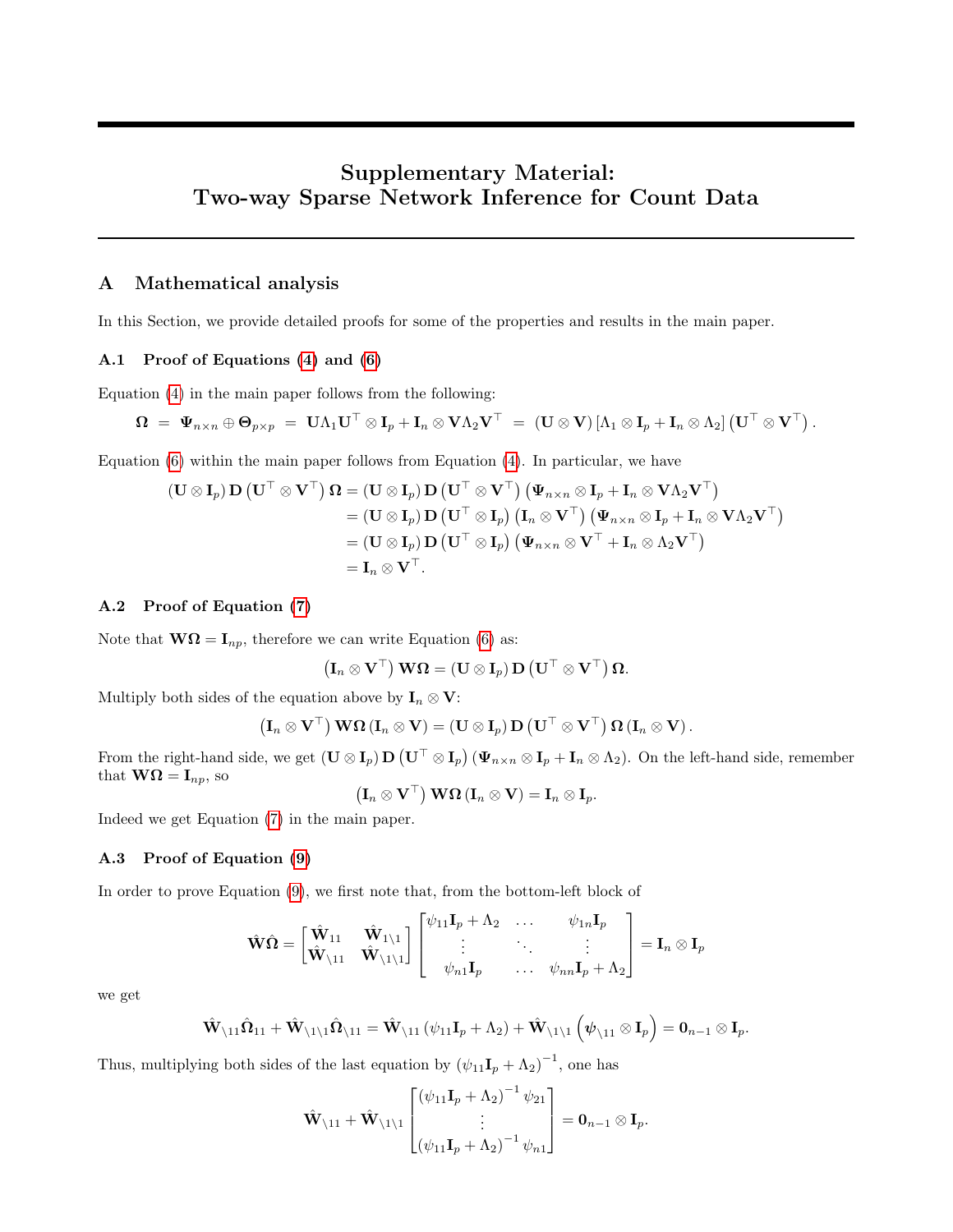# A.4 Proof of Proposition 3.1

Proposition 3.1 follows from the fact that

$$
\left[\mathbf{I}_n \otimes \mathbf{V}^\top\right] \mathbf{W} \left[\mathbf{I}_n \otimes \mathbf{V}\right] = \left[\mathbf{U} \otimes \mathbf{I}_p\right] \mathbf{D} \left[\mathbf{U}^\top \otimes \mathbf{I}_p\right] = \hat{\mathbf{W}}.
$$

Then, the  $p \times p$  blocks of **W** and  $\hat{\mathbf{W}}$  hold a similarity relation:

$$
\hat{\mathbf{W}}_{ij} = \mathbf{V}^\top \mathbf{W}_{ij} \mathbf{V}
$$

and hence  $\text{tr}_p(\mathbf{W}) = \text{tr}_p(\hat{\mathbf{W}}).$ 

### A.5 Proof of Proposition 3.2

To prove Proposition 3.2, we note that

$$
\hat{\mathbf{W}}_{\setminus 1 \setminus 1} = \begin{bmatrix} \mathbf{U}_{\setminus 1} \otimes \mathbf{I}_{p} \end{bmatrix} \mathbf{D} \begin{bmatrix} \mathbf{U}_{\setminus 1}^{\top} \otimes \mathbf{I}_{p} \end{bmatrix} = \begin{bmatrix} u_{21} \mathbf{I}_{p} & \dots & u_{2n} \mathbf{I}_{p} \\ \vdots & \ddots & \vdots \\ u_{n1} \mathbf{I}_{p} & \dots & u_{nn} \mathbf{I}_{p} \end{bmatrix} \mathbf{D} \begin{bmatrix} u_{21} \mathbf{I}_{p} & \dots & u_{n1} \mathbf{I}_{p} \\ \vdots & \ddots & \vdots \\ u_{2n} \mathbf{I}_{p} & \dots & u_{nn} \mathbf{I}_{p} \end{bmatrix},
$$

where  $\mathbf{U}_{\setminus 1} \in \mathbb{R}^{(n-1)\times n}$  is the matrix formed by the last  $n-1$  rows of U. Then, we can decompose  $\hat{\mathbf{W}}_{\setminus 1\setminus 1}$  in  $(n-1) \times (n-1)$  blocks  $[\hat{\mathbf{W}}_{\setminus 1\setminus 1}]_{\ell,k} \in \mathbb{R}^{p \times p}$ , with

$$
[\hat{\mathbf{W}}_{\setminus 1\setminus 1}]_{\ell,k} = \begin{bmatrix} \sum_{i=1}^n \frac{u_{(\ell)i}u_{ki}}{\lambda_{1i} + \lambda_{21}} & \cdots & 0 \\ 0 & \cdots & \sum_{i=1}^n \frac{u_{(\ell)i}u_{ki}}{\lambda_{1i} + \lambda_{2p}} \end{bmatrix}, \quad \ell,k \in \{2,\ldots,n\}.
$$

Note that if we partition the  $\hat{\mathbf{W}}$  into four blocks starting from any other  $\hat{\mathbf{W}}_{hh}$  with  $h \in \{1, \ldots, n\}$  the above sums would be over  $i \in \{1, ..., h-1, h+1, ..., n\}$ . This formulation allows us to write each trace term of Equation (10) in the main paper as

$$
\operatorname{tr}_{p}\left\{\hat{\mathbf{W}}_{\backslash 1k}\left(\psi_{11}\mathbf{I}_{p}+\mathbf{\Lambda}_{2}\right)^{-1}\right\}=\left[\begin{array}{c} \operatorname{tr}\left\{\hat{\mathbf{W}}_{\backslash 1\backslash 1}\right\}_{1,k}\left(\psi_{11}\mathbf{I}_{p}+\mathbf{\Lambda}_{2}\right)^{-1} \\ \vdots \\ \operatorname{tr}\left\{\hat{\mathbf{W}}_{\backslash 1\backslash 1}\right\}_{(n-1),k}\left(\psi_{11}\mathbf{I}_{p}+\mathbf{\Lambda}_{2}\right)^{-1} \end{array}\right],\quad k\in\{1,\ldots,n-1\},\
$$

More explicitly,

$$
\operatorname{tr}_{p} \left\{ \hat{\mathbf{W}}_{\backslash 1k} \left( \psi_{11} \mathbf{I}_{p} + \mathbf{\Lambda}_{2} \right)^{-1} \right\} = \begin{bmatrix} \sum_{j=1}^{p} \sum_{i=1}^{n} \frac{1}{\psi_{11} + \lambda_{2j}} \frac{u_{2i} u_{ki}}{\lambda_{1i} + \lambda_{21}} \\ \vdots \\ \sum_{j=1}^{p} \sum_{i=1}^{n} \frac{1}{\psi_{11} + \lambda_{2j}} \frac{u_{ni} u_{ki}}{\lambda_{1i} + \lambda_{22}} \end{bmatrix} = \begin{bmatrix} \sum_{j=1}^{p} \frac{1}{\psi_{11} + \lambda_{2j}} \sum_{i=1}^{n} \frac{u_{2i} u_{ki}}{\lambda_{1i} + \lambda_{21}} \\ \vdots \\ \sum_{j=1}^{p} \frac{1}{\psi_{11} + \lambda_{2j}} \sum_{i=1}^{n} \frac{u_{ni} u_{ki}}{\lambda_{1i} + \lambda_{22}} \end{bmatrix}
$$

$$
= \sum_{j=1}^{p} \frac{1}{\psi_{11} + \lambda_{2j}} \begin{bmatrix} \sum_{i=1}^{n} \frac{u_{2i} u_{ki}}{\lambda_{1i} + \lambda_{21}} \\ \vdots \\ \sum_{i=1}^{n} \frac{u_{ni} u_{ki}}{\lambda_{1i} + \lambda_{2p}} \end{bmatrix}.
$$

### A.6 Proof of Proposition 3.3

Proposition 3.3 follows from the fact that

$$
\mathbf{W} = \mathbf{\Omega}^{-1} = (\mathbf{U} \otimes \mathbf{V}) \left[ \mathbf{\Lambda}_1 \otimes \mathbf{I}_p + \mathbf{I}_n \otimes \mathbf{\Lambda}_2 \right]^{-1} \left( \mathbf{U}^\top \otimes \mathbf{V}^\top \right),
$$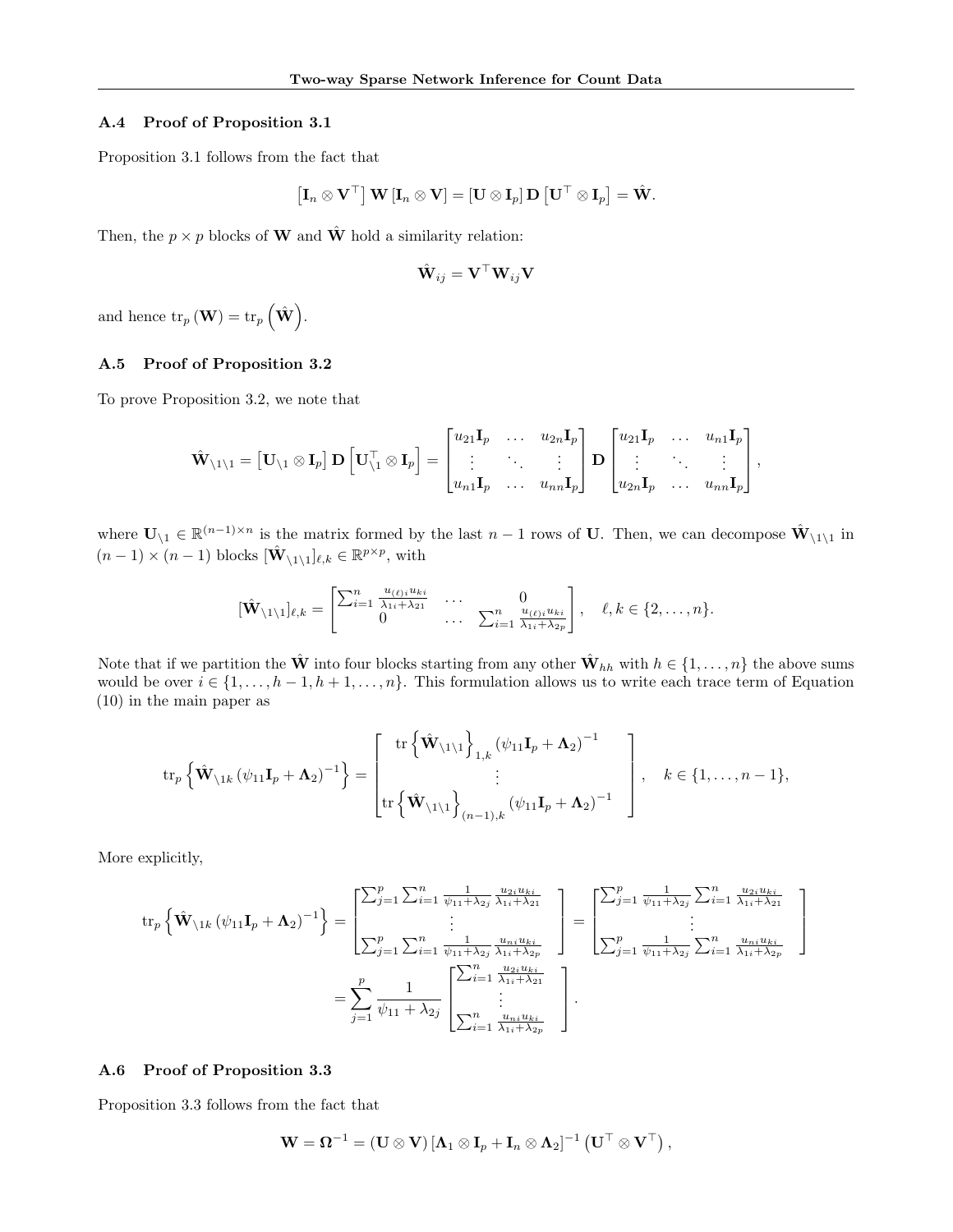and

$$
\mathbf{D} = \begin{bmatrix} \frac{1}{\lambda_{11} + \lambda_{21}} & \cdots & 0 & \cdots & 0 & \cdots & 0 \\ \vdots & \ddots & \vdots & \cdots & \vdots & \cdots & \vdots \\ 0 & \cdots & \frac{1}{\lambda_{11} + \lambda_{2p}} & \cdots & 0 & \cdots & 0 \\ \vdots & \cdots & \vdots & \ddots & \vdots & \cdots & \vdots \\ 0 & \cdots & 0 & \cdots & \frac{1}{\lambda_{1n} + \lambda_{21}} & \cdots & 0 \\ \vdots & \cdots & \vdots & \cdots & \vdots & \ddots & \vdots \\ 0 & \cdots & 0 & \cdots & 0 & \cdots & \frac{1}{\lambda_{1n} + \lambda_{2n}} \end{bmatrix},
$$

where  $\lambda_{11} \ldots \lambda_{1n}$  are the diagonal values of  $\Lambda_1 \in \mathbb{R}^{n \times n}$  and  $\lambda_{21} \ldots \lambda_{2p}$  are the diagonal values of  $\Lambda_2 \in \mathbb{R}^{p \times p}$ . Then, we can write

$$
\begin{aligned} |\Psi_{n\times n}\oplus\mathbf{O}_{p\times p}|&=|\left(\mathbf{U}\otimes\mathbf{V}\right)\mathbf{D}^{-1}\left(\mathbf{U}^{\top}\otimes\mathbf{V}^{\top}\right)|=|\mathbf{U}\otimes\mathbf{V}|^{2}|\mathbf{D}^{-1}|=|\mathbf{U}|^{2p}|\mathbf{V}|^{2n}\prod_{i=1}^{n}\prod_{j=1}^{p}\left(\lambda_{1i}+\lambda_{2j}\right)\\ &=\prod_{i=1}^{n}\prod_{j=1}^{p}\left(\lambda_{1i}+\lambda_{2j}\right). \end{aligned}
$$

### A.7 Some mathematical details for Section 4.1

Consider the  $p \times n$  random matrix  $\mathbf{Y} = (Y_{ij})$ ,  $i = 1, \ldots, p$ ,  $j = 1, \ldots, n$ . Consider for each row vectors of **Y**,  $Y_i = (Y_{i1}, \ldots, Y_{in})^\top$ ,  $i = 1, \ldots, p$ , the marginal distributions  $F_1^{(r)}, \ldots, F_j^{(r)}, \ldots, F_n^{(r)}$ , where the superscript  $(r)$ denotes marginal distributions in row vector. Then by Sklar's theorem, for a n−dimensional distribution function  $\Phi_{(\mathbf{0}_n, \Psi_{\mathbf{n}\times\mathbf{n}}^{-1})}$ , there exists copula  $C^{(r)}$  such that

$$
\Phi_{\left\{0_{n},\Psi_{n\times n}^{-1}\right\}}\left(\Phi^{-1}\left(F_{1}^{(r)}\left(Y_{i1}\right)\right),\ldots,\Phi^{-1}\left(F_{n}^{(r)}\left(Y_{in}\right)\right)\right)=C^{(r)}\left(F_{1}^{(r)}\left(Y_{i1}\right),\ldots,F_{n}^{(r)}\left(Y_{in}\right)\right).
$$

That is, there exist functions  $f^{(r)} = \left\{ f_j^{(r)} \right\}^n$ such that for each row vectors of **Y**,  $Y_i = (Y_{i1}, \ldots, Y_{in})^\top$ ,  $i = j$  $1, \ldots, p, Z_i^{(r)} \equiv f^{(r)}(Y_i) \sim \text{mN}(\mathbf{0}_n, \Psi_{n \times n}), \text{ where } f^{(r)}(Y_i) = \left(f_1^{(r)}(Y_{i1}), \ldots, f_n^{(r)}(Y_{in})\right). \text{ Then we say } Y_i =$  $(Y_{i1}, \ldots, Y_{in})^{\top}$  has a nonparanormal distribution and write

$$
Y_i \sim \text{NPN}\left(\mathbf{0}_n, \mathbf{\Psi}_{n \times n}^{-1}, f^{(r)}\right).
$$

According to Lemma 3.1 in [Lafferty et al.](#page-9-17) [\(2012\)](#page-9-17), the dependence between  $Y_{i1}, \ldots, Y_{in}, i = 1, \ldots, p$ , can be illustrated by a Gauss-Markov Graph  $G_r = \{V_r, E_r\}$  corresponding to precision matrix  $\Psi_{n \times n}$ . This is equivalent to have latent variable  $\mathbf{Z}^{(\mathbf{r})} = \mathbf{f}^{(\mathbf{c})}(\mathbf{Y}_\mathbf{i}) \sim m N\left(\mathbf{0}_\mathbf{n}, \mathbf{\Psi}_{\mathbf{n}\times\mathbf{n}}^{-1}\right), \mathbf{i} = 1,\ldots,\mathbf{p}.$ 

Similarly, for each column vector of **Y**,  $Y_j = (Y_{1j},...,Y_{pj})^\top$ ,  $j = 1,...,n$ , we consider marginal distributions  $F_1^{(c)}, \ldots, F_i^{(c)}, \ldots, F_n^{(c)}$ , where the superscript (c) denotes marginal distributions in column vector. Then by Sklar's theorem, for a p-dimensional distribution function  $\Phi_{(0_p, \Psi_{p \times p}^{-1})}$ , there exists copula  $C^{(c)}$  such that

$$
\Phi_{({\bf 0}_{\bf p}, {\bf \Theta}_{\bf p \times p}^{-1})}\left(\Phi^{-1}\left(F_1^{(c)}\left(Y_{1j}\right)\right), \ldots, \Phi^{-1}\left(F_p^{(c)}\left(Y_{pj}\right)\right)\right) = C^{(c)}\left(F_1^{(c)}\left(Y_{1j}\right), \ldots, F_n^{(c)}\left(Y_{pj}\right)\right).
$$

That is, there exist functions  $f^{(c)} = \left\{ f_i^{(c)} \right\}_{i=1}^{p}$ under that for each column vector of **Y**,  $Y_j = (Y_{1j}, \ldots, Y_{pj})^\top$ ,  $j =$  $1, \ldots, n, Z_j^{(c)} \equiv f^{(c)}(Y_j) \sim \text{mN} \left( \mathbf{0}_p, \mathbf{\Theta}_{p \times p}^{-1} \right)$ , where  $f^{(c)}(Y_j) = \left( f_1^{(c)}(Y_{1j}), \ldots, f_p^{(c)}(Y_{pj}) \right)$ . Then we say  $Y_j =$  $(Y_{1j}, \ldots, Y_{pj})^{\top}$  has a nonparanormal distribution and write

$$
Y_j \sim \text{NPN}\left(\mathbf{0}_p, \mathbf{\Theta}_{p \times p}^{-1}, f^{(c)}\right).
$$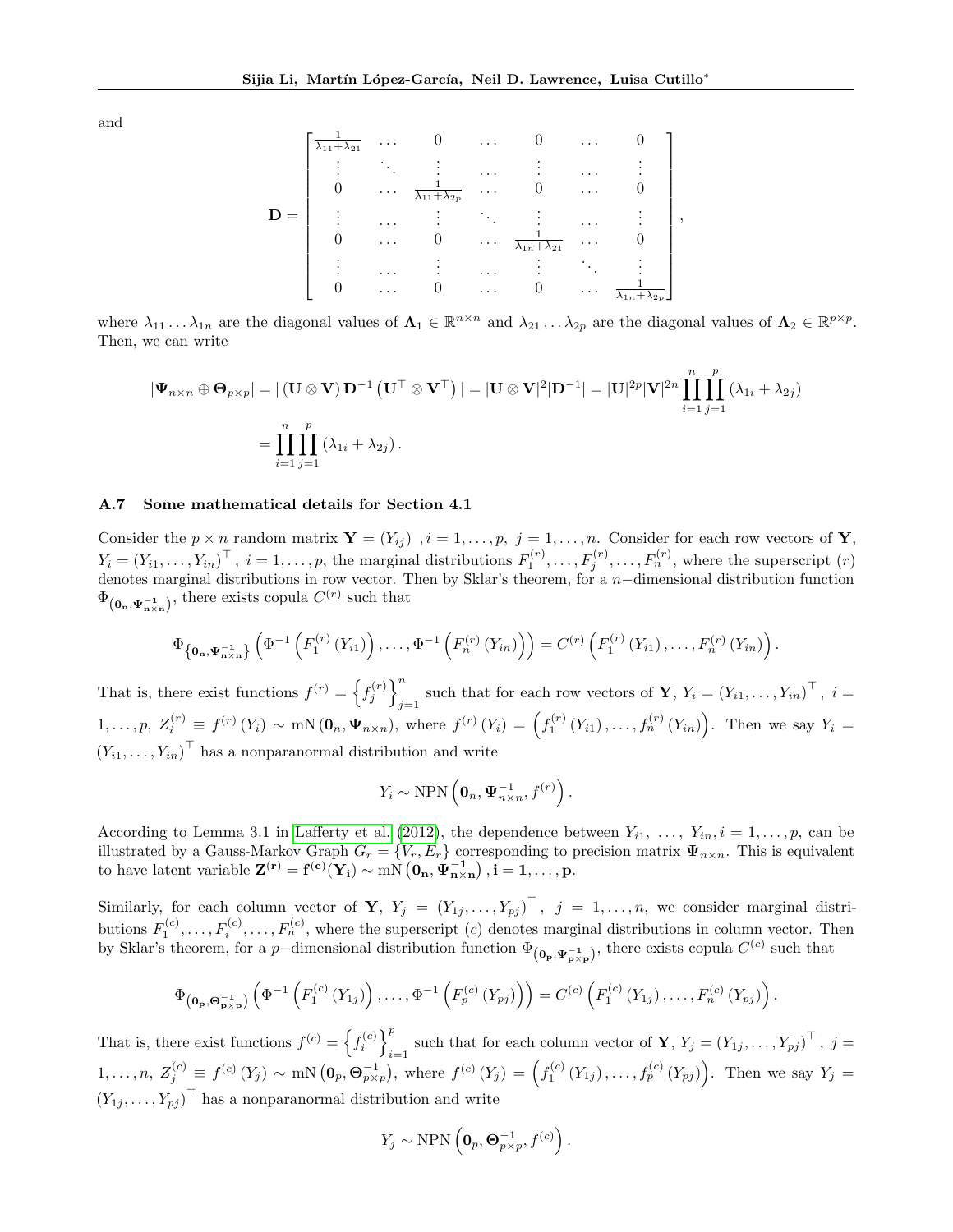The dependence between  $Y_{1j}$ , ...,  $Y_{pj}$  can be illustrated by a Gauss-Markov Graph  $G_c = \{V_c, E_c\}$  corresponding to precision matrix  $\mathbf{\Theta}_{p\times p}$ . This is equivalent to have latent variable  $\mathbf{Z}^{(\mathbf{c})} = \mathbf{f}^{(\mathbf{c})}(\mathbf{Y}_{j}) \sim mN(\mathbf{0}_{p}, \mathbf{\Theta}_{p\times p}^{-1}), \mathbf{j} = 1, \ldots, n$ .

Consider the Cartesian product between  $G_c$  and  $G_r$ :

$$
G_c \Box G_r = \left(V_r \times V_c, \{(v_1, v_2), (v_1, v_2') | v_1 \in G_c, (v_2, v_2') \in E_r\} \bigcup \{(v_1, v_2), (v_1', v_2) | v_2 \in G_r, (v_1, v_1') \in E_c\}\right).
$$

According to Theorem 4.3.5 in [Knauer and Knauer](#page-9-18) [\(2019\)](#page-9-18) (where Cartesian product we defined here was called Box product), the mapping  $V_1 \times V_2 \longrightarrow G_c \square G_r$  is bimorphism.

From the perspective of Gauss-Markov graph, we propose to view that after the Cartesian product of  $G_c$  and  $G_r$ , the latent variables was mapped to a new set of latent variable **Z** for the total mateix **Y**,  $Z^{(c)} \times Z^{(r)} \longrightarrow Z$ . As in Gauss-Markov graph, the support of precision matrix defines the adjacency matrix of the corresponding graph, and by Cvetković et al. [\(1998\)](#page-9-19), Cartesian product of graphs (Reffered to as "sum" in Cvetković et al. (1998)) corresponds to the Kronecker sum of Adjacency matrices. Therefore, the Cartesian product of Gauss-Markov graphs corresponds to the Kronecker sum of precision matrices.

Assume the overall graph illustrating relationships inside Y is the Cartesian product of the graph  $G_r$  and  $G_c$ , denoted as  $G_r \Box G_c$ . Then the overall graph  $G_r \Box G_c$  is a Gauss-Markov Graph corresponding to precision matrix  $\Psi_{n\times n} \oplus \mathbf{\Theta}_{p\times p}$ . Then we can assume for each  $Y_{ij}$ , there exists functions  $f = \{f_{ij}\}_{\{i,j\}}$  and the latent variable  $Z_{ij} = f_{ij} (Y_{ij})$  such that  $Z^{(c)} \times Z^{(r)} \longrightarrow \mathbf{Z}$ , and

$$
\text{vec}(\mathbf{Z}) \equiv f(\text{vec}(\mathbf{Y})) \sim \text{mN}(\mathbf{0}_{np}, \mathbf{\Omega}^{-1}),
$$

where  $\mathbf{\Omega} = \mathbf{\Psi}_{n \times n} \oplus \mathbf{\Theta}_{p \times p}$  is the corresponding precision matrix.

### B The effect of regularization parameters

Our algorithms depend on the regularization parameters  $\beta_1$  and  $\beta_2$ . Figure [8](#page-14-0) below illustrates the effect of these parameters on the performance of our algorithms. We generated two random sparse positive-definite matrices with a sparsity of 0.1 and non-zero entries normally distributed with mean 1 and variance 2. These were used as precision matrices  $\Psi_0$  and  $\Theta_0$  to create the Kronecker product matrix  $\Omega_0$  as plotted in Figure [7.](#page-13-0) This synthetic dataset corresponds to the experiment plotted in Figure [3](#page-7-0) of our paper.

<span id="page-13-0"></span>

Figure 7: Precision matrix  $\Psi_0$  (left),  $\Theta_0$  (centre) and corresponding Kronecker product matrix  $\Omega_0$  (right) for our exemplar synthetic dataset.

In Figure [8\(](#page-14-0)a)-(b) we show the Precision-Recall for the estimated precision matrices. In particular, subfigure (a) refers to the estimate of  $\Psi_{n\times n}$  when varying  $\beta_1$ , while subfigure (b) refers to the estimate of  $\Theta_{p\times p}$  when varying  $β_2$ . These curves suggest that optimal choices of  $β_1$  lie within the interval [0.007, 0.01] and similarly  $β_2$  should lie within the interval [0.006, 0.008]. When choosing values within these intervals, one tries to strike a balance between Precision and Recall. In order to explore further the impact of the regularization parameters, we also